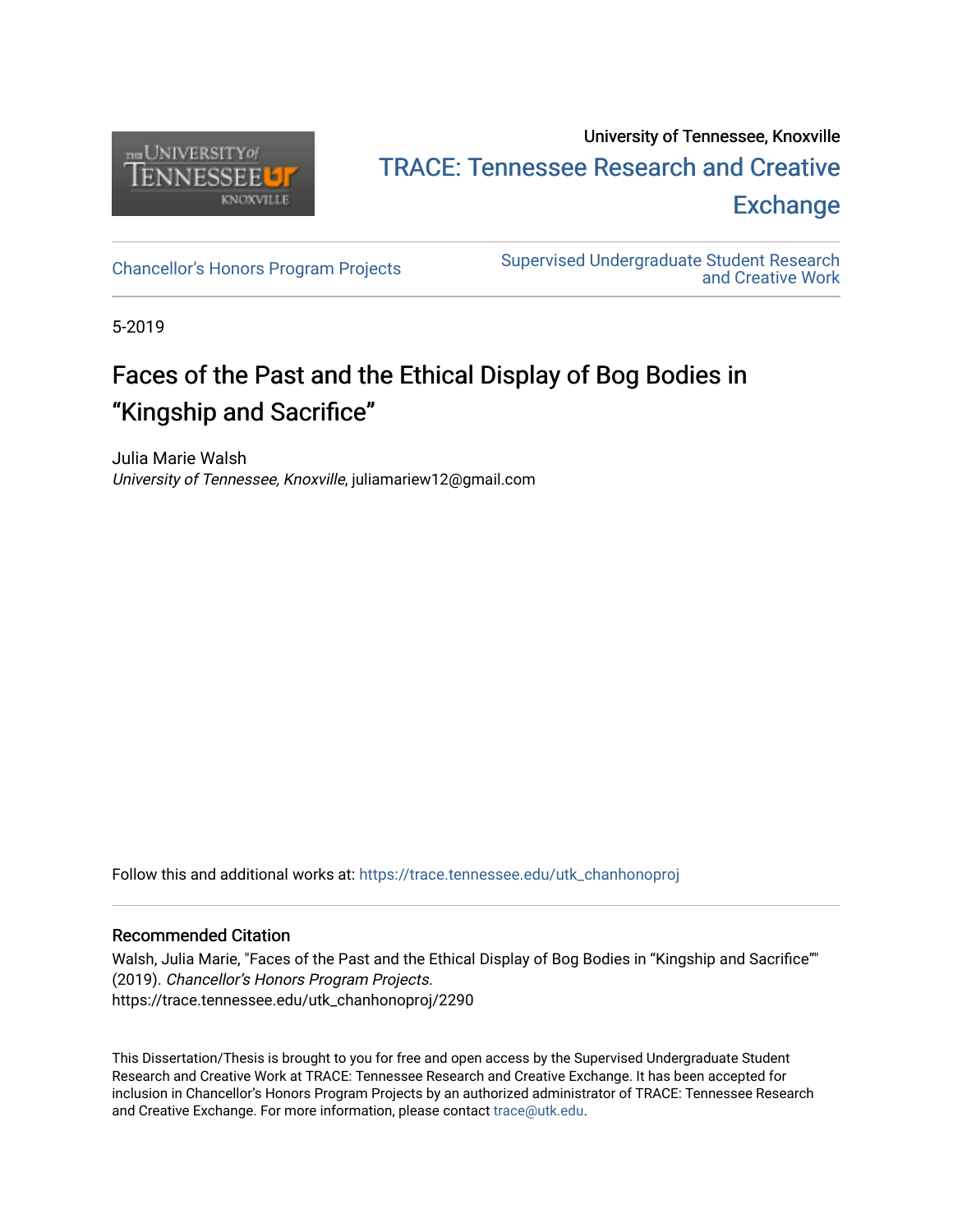Faces of the Past and the Ethical Display of Bog Bodies in "Kingship and Sacrifice"

Julia Walsh

Chancellor's Honors Program Undergraduate Thesis

The University of Tennessee, Knoxville

2019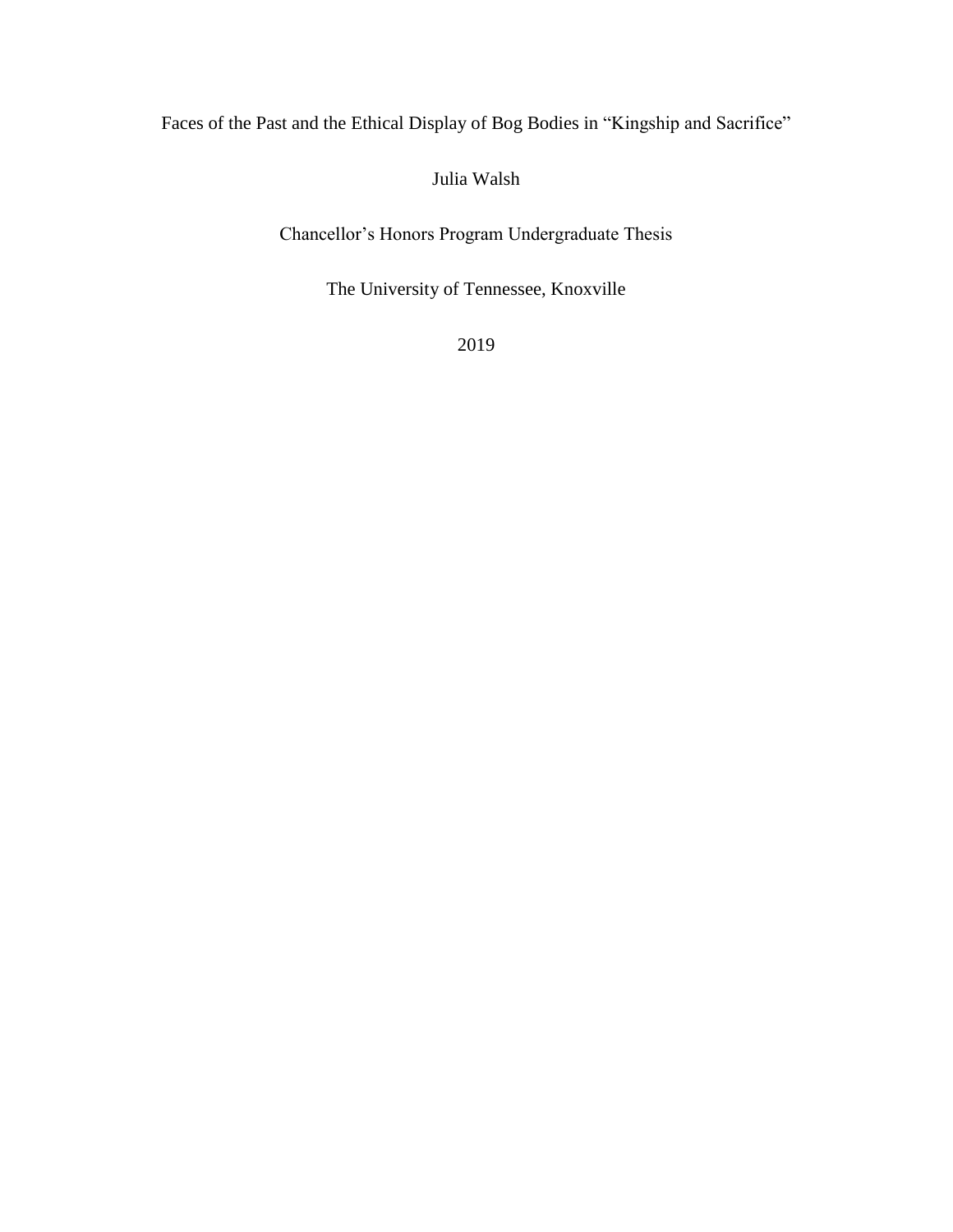# **Table of Contents**

**Introduction … 3**

**Chapter One … 5**

**Chapter Two … 12**

**Chapter Three … 15**

**Conclusion … 24** 

**Bibliography … 26**

**Appendix A … 28**

**Appendix B … 29**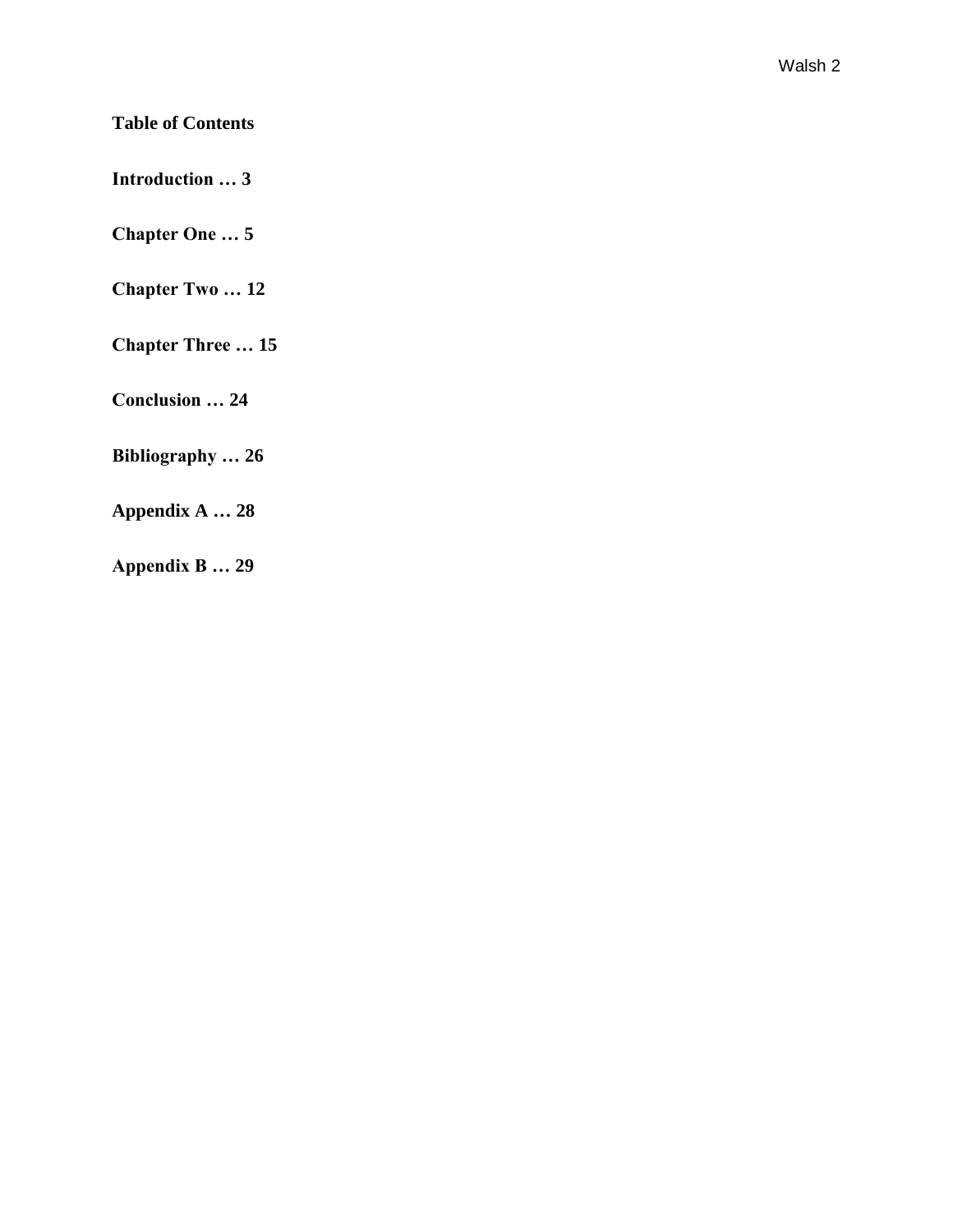### **Introduction**

Bog bodies are unique natural phenomenon. Localized, mythologized, and often misunderstood. As such they have captivated the cultural imagination for centuries for their blank and uncanny nature, appearing in the works of Seamus Heaney and Hozier alike. They emerge from the depths of peat bogs with eerie countenances – creatures of liminal realms, the past, and the undercarriage of ancient natural formations. It is easy to buy into the aura of sensationalism and perceive bog bodies as inhuman. The dehumanization of human remains is a storied tradition across the globe, especially in museum settings. An ongoing global movement has been underway for decades to treat human remains on display with dignity under frameworks of ethical display. This means returning the narrative life to the human remains through emphasis on their individual histories, the lives and deaths of the people they were and their lived world. My research was focused on how this framework was applied in a positive and effective manner in the permanent exhibit of bog bodies "Kingship and Sacrifice" at the National Museum of Ireland – Archaeology, Dublin, Ireland.

I studied abroad in Dublin in 2018, and while living there I visited "Kingship and Sacrifice" for the first time as an eager tourist. The bog bodies' histories as probable Celtic kings and their incredible preservation levels fascinated me and occupied my mind long after the visit. In 2019 I approached the exhibit again, but this time as a researcher analyzing the framework of ethical display and how it effects the narrative layers at work in the exhibit between audience, institution, and the bodies themselves. There are multiple perspectives at play and each intersect with the other to create a space where the visitor's autonomous decision making is key to engaging with the narrative.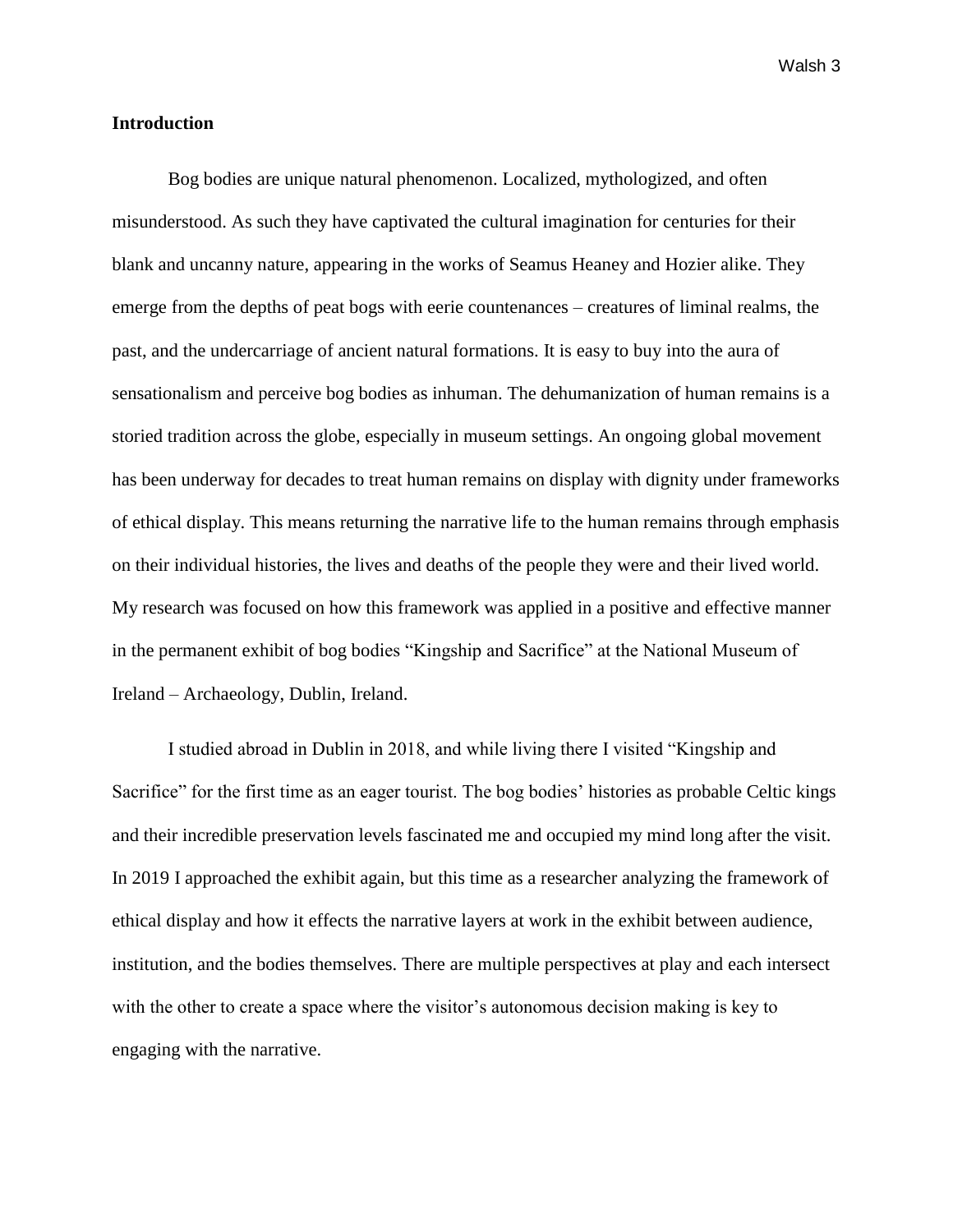Choice was not afforded to the men who became the bog bodies. According to the "kingship and sacrifice" theory of Eammon P. Kelly on which the exhibit is built upon, they were Iron Age sacrificial victims, killed due to their status as failed kings. In a mirror of their deaths, choice is incorporated in almost every element of the exhibit design for the visitors, but not for the human remains. The curatorial perspective (as researchers into the pasts of the bodies and their culture) supplements the lack of written tradition for any once existent Celtic reburial wishes by treating them as revered common cultural ancestors. With no record of lineage due to the anonymity of their remains, the bog bodies stand in for all Celtic ancestors and are treated with the dignity and respect given to such a position. For a nation and a culture which has been subjugated to colonization for hundreds of years, reclamation and celebration of Irish Celtic heritage under their own sovereignty is vital to creating a national identity for the Republic of Ireland, a nation not even one hundred years old.

The ability to connect, face to face as it is, with human remnants of a suppressed cultural heritage was designed with the intent of audience members finding both common identity and national identity within the display of the bodies. Museum rhetoric has a core focus within the critical framework of national museums as sites of civic engagement and national identity formation, and my interpretation of that focus centers on how the bog bodies re-center Irish national identity within a collective narrative that stretches between the Iron Age to the 21<sup>st</sup> century. That collective, comprehensive, and distinct narrative of Irish identity thrives due to the humanity re-afforded to the bodies through the ethical framework of display. Education, research, and a cultural importance all find strong and common root within this framework, which demonstrates the importance of museums and archives prioritizing dignity and ethical considerations for the human remains in their care. I trace these branches through the history of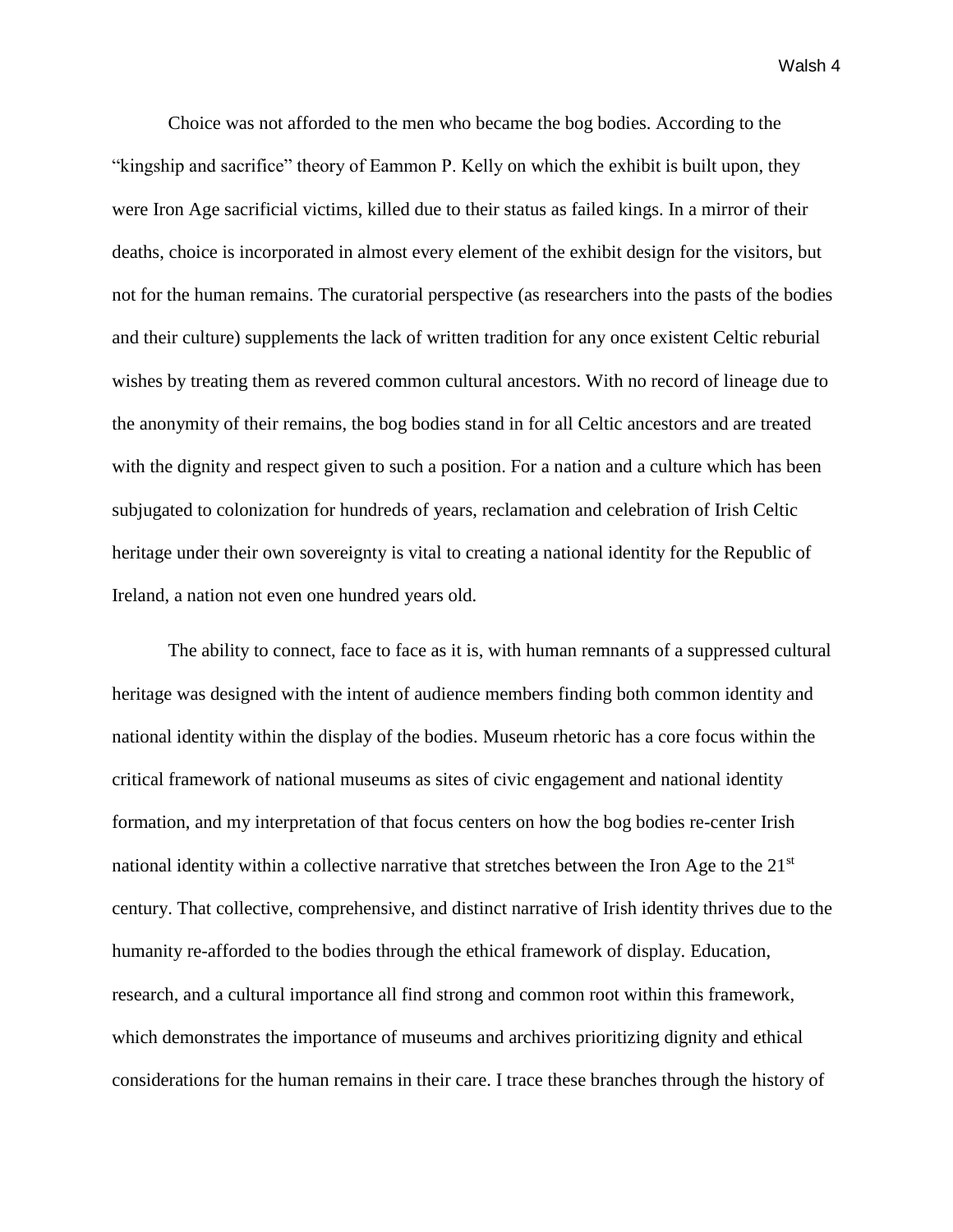bog lands in Ireland and their composition, and the history of the Celtic people's interactions with bogs and sovereignty; the background, history, and importance of the National Museum of Ireland as an institution; the exhibit background, overview, and my rhetorical analysis.

#### **Chapter One – Background**

#### **Methodology**

My methodological approach was to illuminate the histories of the bog bodies themselves first and foremost from the environment, both cultural and physical. I wanted to give a firm context for the NMI and its background as an institution to tie into how it exhibits the bodies in an ethical framework of display. The rhetorical analysis of the exhibit is based in the sub-fields of body rhetoric, museum rhetoric, and audience interpretation. The body rhetoric examined goes into how different types of bodies move through and inhabit the exhibit space, as the living visitors engage with the inert and ancient dead. Museum rhetoric dives into the formation of the Irish national identity through the context of displaying members of an ancestral group and how that is done without over-simplifying the past culture. Audience interpretation relies upon my personal analysis of the site with and without the context of the curatorial intent.

Global context is explored through the overview of the history of bog body exhibits in North-western Europe, from NMI's own history with Gallagh Man to the international renown of Lindow Man and Tollund Man of Denmark. The global context is necessary for situating "Kingship and Sacrifice's" position in this small group, and acts as a necessary comparison in terms of ethics of display and its rhetorical message.

The justification for my modes of research lies upon the distinct nature of the exhibit and my history with it. I had previously visited the exhibit in the Spring of 2018, but only as a visitor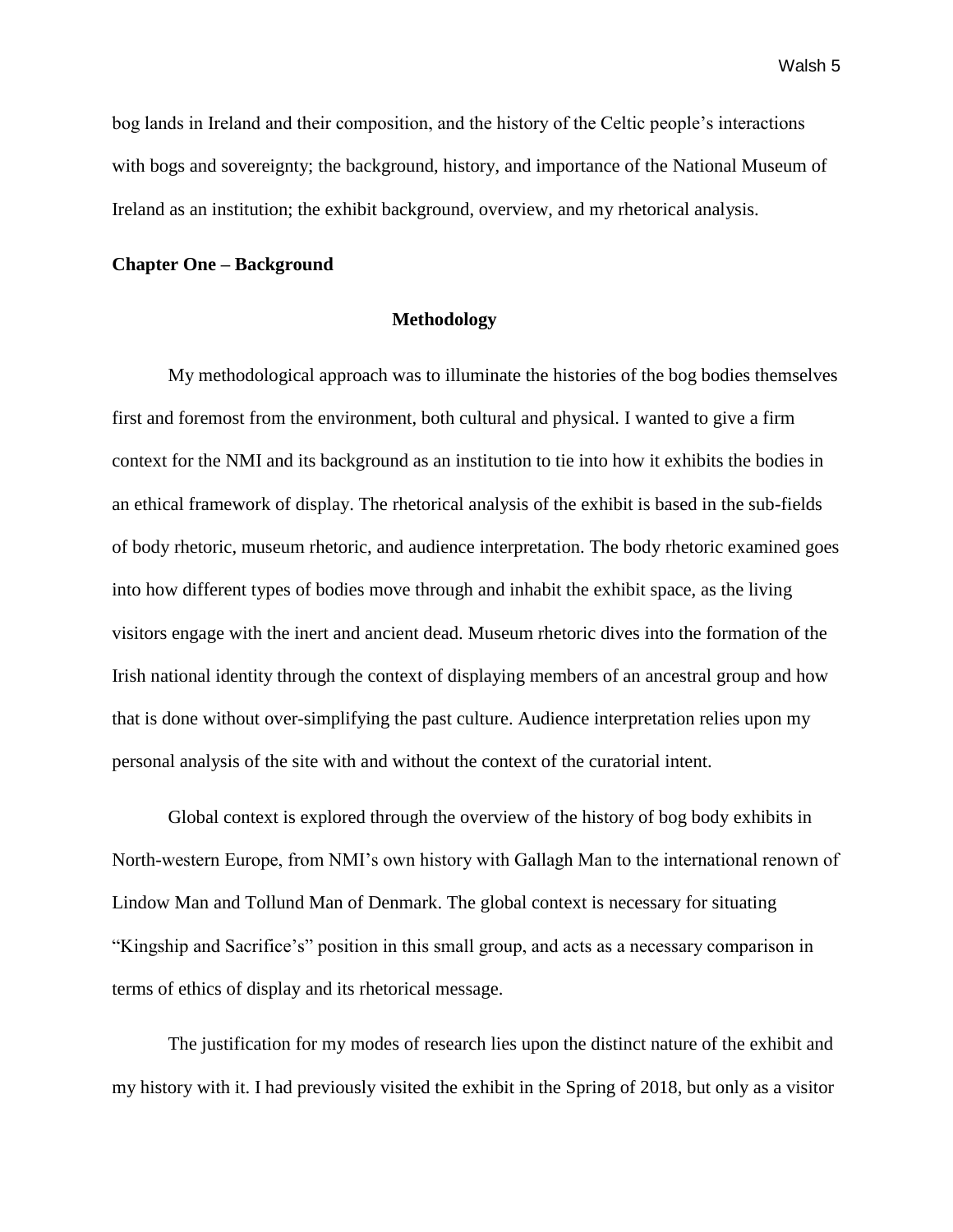rather than a researcher, and only in hindsight did I realize its potential for rhetorical analysis. I returned a year later as a researcher and was able to revisit with an academic context. My rationale for on-site research is that it was essential to the core of my work as it allowed me to engage with different aspects of the exhibit in an analytical way I had not done before which provided me with valuable data.

A consideration that must be taken into account for the project and the exhibit itself is that there is one sole and prolific researcher in the field of Irish bog bodies, Eamonn P. Kelly, the former Head of Irish Antiquities Division of NMI whose theories on kingship and sacrifice are upon which the exhibit is based. There are little to no criticisms, rebuttals, or critical examinations of his work in the public research sphere. My own research into the field yielded no serious contesting evidence to his theories, and as such I take no critical stand in my project against them. This project is not focused on the underlying theories themselves outside of context for the exhibit and its rhetorical intent, but it is worth noting that as they are, they are the standard for the small field.

Initially I intended to conduct my personal research for this project through available published research and email interviews, but I was able to add a deeper dimension to the work by doing on-site analysis and personally interview the current co-Keeper of "Kingship and Sacrifice" Isabella Mulhall. Before I conducted my on-site research in April 2019, I created my following research questions to guide my on-site work:

- 1. How does a framework of ethical treatment toward human remains on public display build a connection between the audience and the narrative of the exhibit?
- 2. How does the physical design and written interpretation reinforce ethical framework?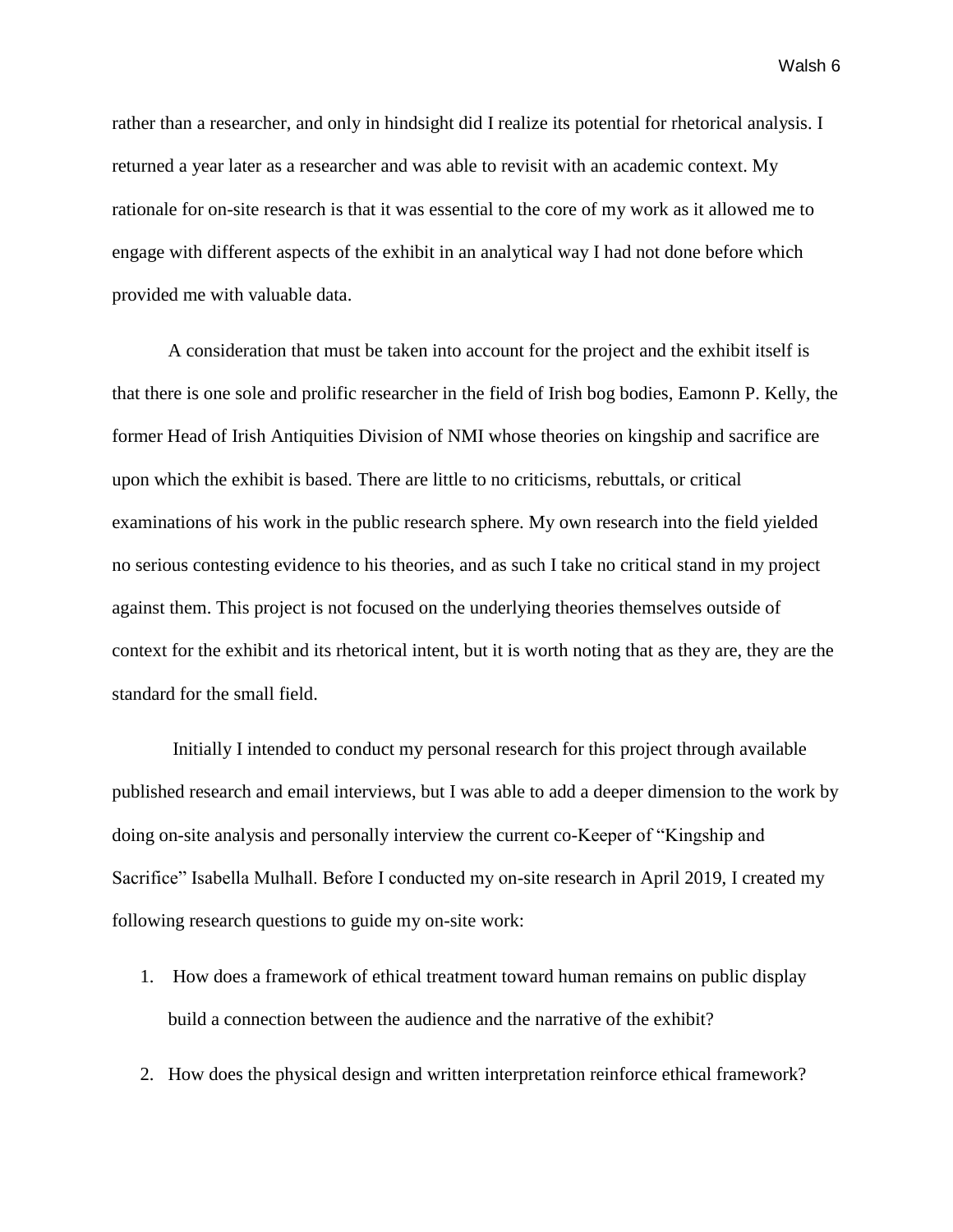3. Can human remains on display function as both objects and respected remnants of past life?

The work I undertook in the project is highly specific given that bog bodies have such a relatively small range as natural phenomena, but the underlying tenants of the exhibit itself and their effects on the intended messages bear merit under certain ideal criteria. Generalizing the concepts to the wider international field of human remains on display in public museums is not strictly possible given that NMI is in the unique position of being a branch of an indigenous sovereign nation having care and ownership over their ancestral remains. Across the world, especially in post-colonial countries similar to Ireland, indigenous peoples do not have control or a say in how their ancestral remains are displayed to the public. Ireland is in a privileged position to be able to do so, especially in regards to the fact that Britain has no hold left on the Republic, unlike the majority of colonized nations. As mentioned earlier, the underlying core tenants of dignity above all else in the display guidelines are part of the exhibit's work that can be generalized, with special care to underline that a large part of why those tenants exist and are enforced is because of the complete cultural sovereignty which holds them.

#### **Bog lands - Composition and the Celts**

The shape of Ireland's peat bogs<sup>1</sup> began to form 9,000 years ago at the end of the last ice age during the Pleistocene Era, when the melt water from the glacial sheets in the central plain of the island created shallow lakes which became covered with fen vegetation; and two thousand years later those lakes slowly became raised blanket bogs as peat accumulated within them (O'Sullivan 150.) The peat accumulation was formed by thousands of years of the decayed

 $\overline{\phantom{a}}$ 

<sup>&</sup>lt;sup>1</sup> Before heavy industrial cutting began in the mid-20<sup>th</sup> century, 16% of Ireland's surface was comprised of peat bog land (O'Sullivan 150.)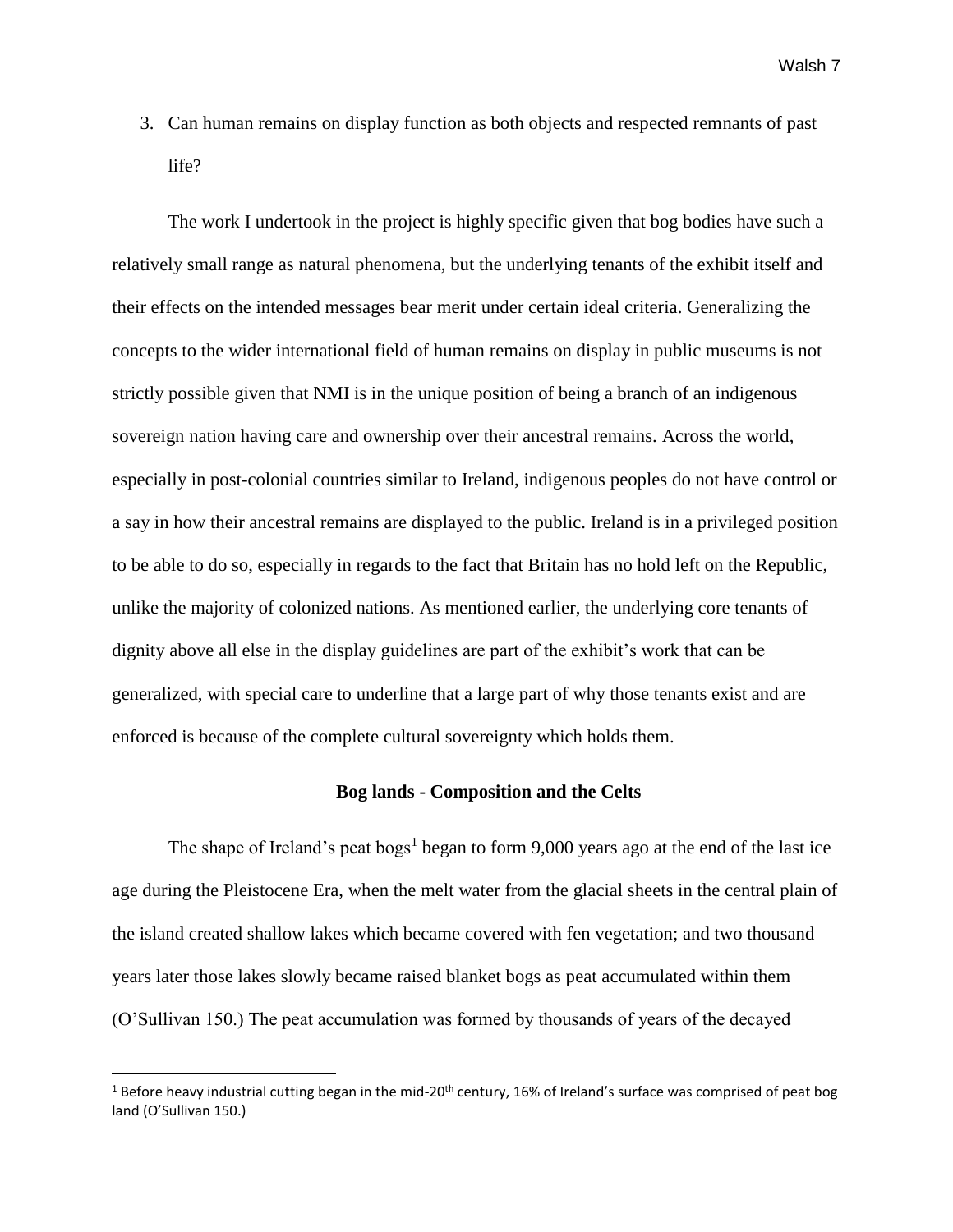organic remains of plants, trees, and animals. It is a natural preserver of soft tissues due to several unique components of its micro-geology. Peat bogs have anaerobic conditions, and are composed of 85 to 98% water which is high in acidity due to an integral part of the fen vegetation, sphagnum bog moss, which while alive grow on top of layers of decomposing moss and is composed of up to 80% water, and while decaying forms a polysacchraride, sphagnan, which does two things (Meredith 319.) One, it releases a humic acid that removes calcium in the organic remains and preserves their skin with melanoidin; and two, the sphagnan halts decay of the organic remains (including skin, hair, organs, and organic remains in the stomach) as it "reacts with the digestive enzymes of putrefying bacteria" (Giles 1-2.) Additionally, the water acidity in the bog is increased by the antibiotics and hydrogens ions excreted by the sphagnum moss, which also slows down the process of decay (Gladwin 29-32.) The slow process of decay in a highly anaerobic environment creates the ideal conditions for naturally mummifying human and animal remains, as well as preserving other organic based objects made of wood, skin, metal, leather, and wool (Giles 1-2.)

In her book *Bodies in the Bog and the Archeological Imagination*, Dr. Karin Sanders aptly describes peat bogs as "darkrooms of nature" which create "photo-sculpture" out of the organic remains left within them (25.) Those descriptions creatively capture the level of detail preserved in the bog bodies recovered from bogs across North-western Europe. In Ireland alone, approximately one hundred bog bodies have been discovered and recovered since the 18th century (Giles 5.) Due to these attributes, the four bog bodies on display in "Kingship and Sacrifice" have a unique ability to educate modern society on of the culture and lives of the Iron Age Celtic peoples who deposited their bodies in these "darkrooms of nature."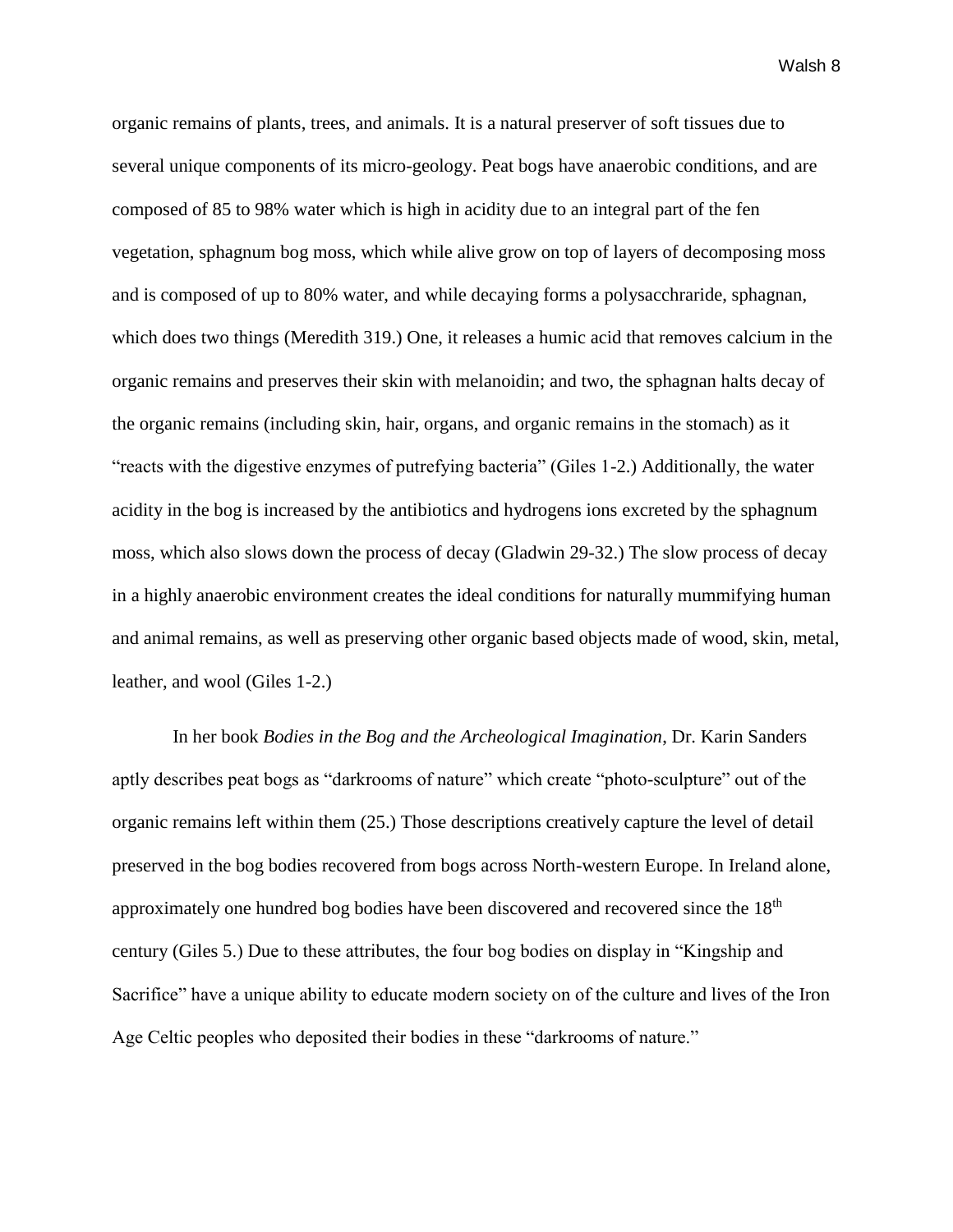The Iron Age Celtic people were divided into approximately 150 kingdoms, until the end of Gaelic sovereignty at the end of the  $16<sup>th</sup>$  century. Kingship was sacred for the Celts as the sovereign was treated as the gods' emissary and intermediary on Earth. The king's position as such was solidified with his ritual marriage to the local sovereignty or earth goddess as a symbolic representation of his unity with the land. Ireland as a whole was represented by the goddess Ériu, for whom the island was named, but the kings were linked specifically to the goddess upon whose bounded domain they ruled. For example, in the territory of Munster, that goddess was Sadbh, who was united with the High King of Tara, Ireland's highest level of sovereignty. The sacred link between the king and the deity of the land meant that the king was held as responsible for appeasing the goddess. This was called *firinne flatha* in Gaelic, which translates to "truth of sovereign" and reflected how the felicity of the king's relationship to the goddess was responsible for the good of his people (Kelly "The Cruel Goddess" 132-137.)

According to Eamonn P. Kelly, former head Keeper of the Irish Antiquities Division of NMI, "A good kingship was reflected in nature, in the harvest, and the health and wealth of the people," and if the bounties of a good harvest and fertility did not come, the king was held responsible and sacrificed to appease the goddess before starting the cycle anew with a new king ("The Bog Bodies Project: Latest Research" 14.) To ritually kill a king the people who he had failed as a sacred mediator inflected the "three-fold death" upon him. Kelly describes this as specialized form of sacrifice which reflected the common three-fold nature of Irish goddess like Sabdh through three times of killing methods: hanging (or strangulation), drowning (or poisoning), and death by wounding (by axe, sword, or bludgeon) (9.) While it is not clear if the sacrificial deaths occurred next to bogs, modern researchers ascertained that the bodies were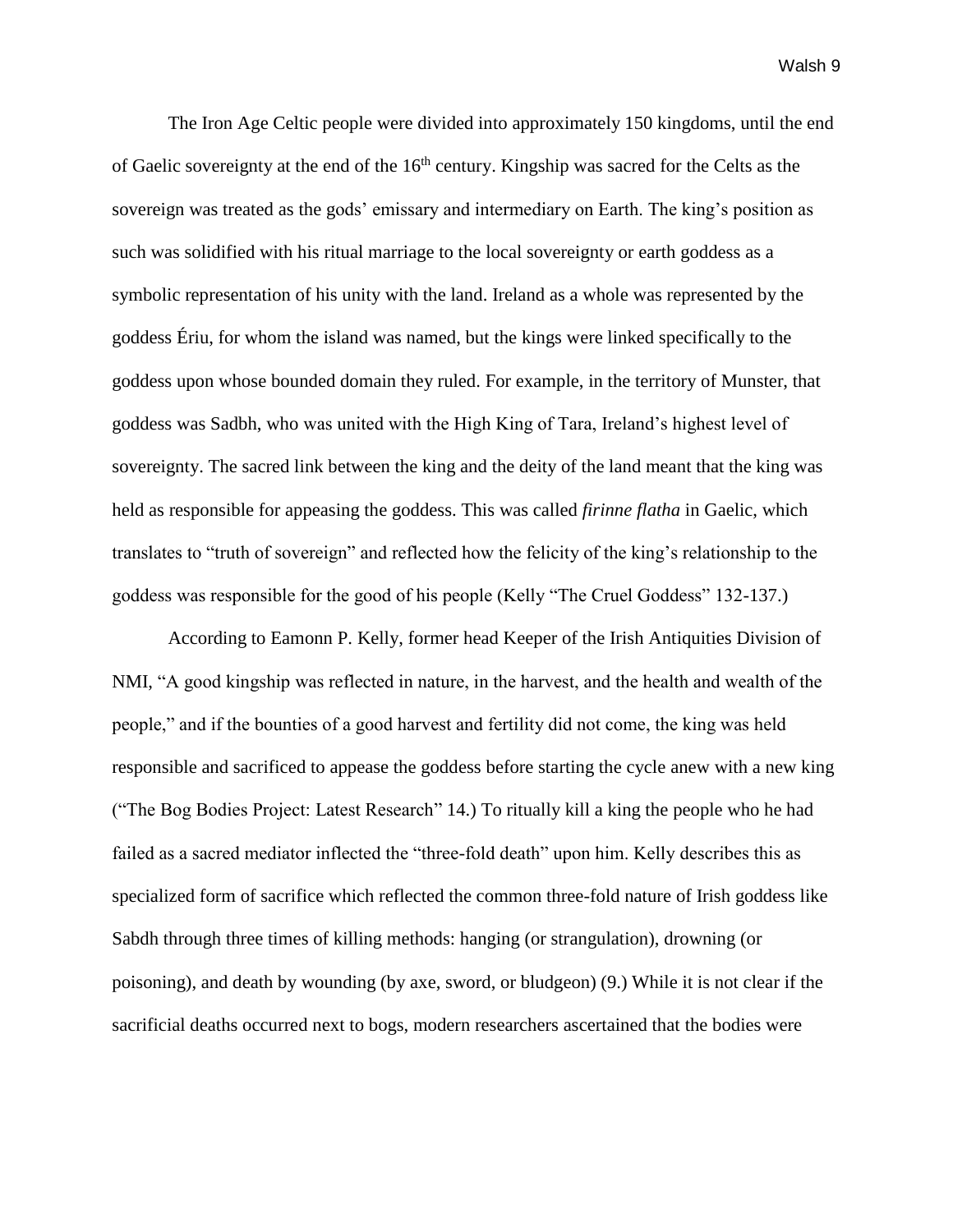placed there as there were considered to be gateways to the Other World of the gods and goddesses.

The ancient Irish viewed bog lands as liminal spaces, nebulous boundaries between the physical world and the Other Word, home to the supernatural, the gods, and death; and in them they returned the bodies of their failed kings. Beyond being watery graves, the bogs also served as boundary markers for the kingdoms. As sites of uncanniness and places difficult if not impossible to cross, bogs along with other natural formations like rivers and mountains. In an interview on the subject, Kelly noted, "The boundary gave form to the territorial goddess and rituals performed there would have had greater prospects of success," (Bentley 37.) Two of "Kingship and Sacrifice's" bog bodies sites of discovery give credence to Kelly's remark. Cashel Man was discovered on what once was the border of *Fearann Ua Leathlobhair* near the inauguration site of the ancient kingdom of *Laoighis'* kings *Cros Dubh*, and Oldcroghan Man was discovered on the boundary of *Fearann Ua Leathlobhair* near where the kings of *Uí Failge*  were inaugurated at Croghan Hill (Kelly "The bog body from Cashel Bog, Co. Laois."11.) The combined location of boundary and bog was powerful to the Celtic rites of kingship, and the close proximity to the inauguration sites shows a link between the beginning and end of the kings' sacred bond to the local goddesses of sovereignty.

### **Discovery & Analysis of Bog Bodies**

Bog bodies have historically been discovered by accident. Ireland was once a heavily forested island and timber was the major source of fuel and incendiary supplies, but when the Irish began to hide in their local woods from the invading British forces during the post-Stewart era the colonists began to raze the forests to keep the indigenous population under their control. Peat bogs became the new preliminary source for fuel in Ireland and peat cutting became a major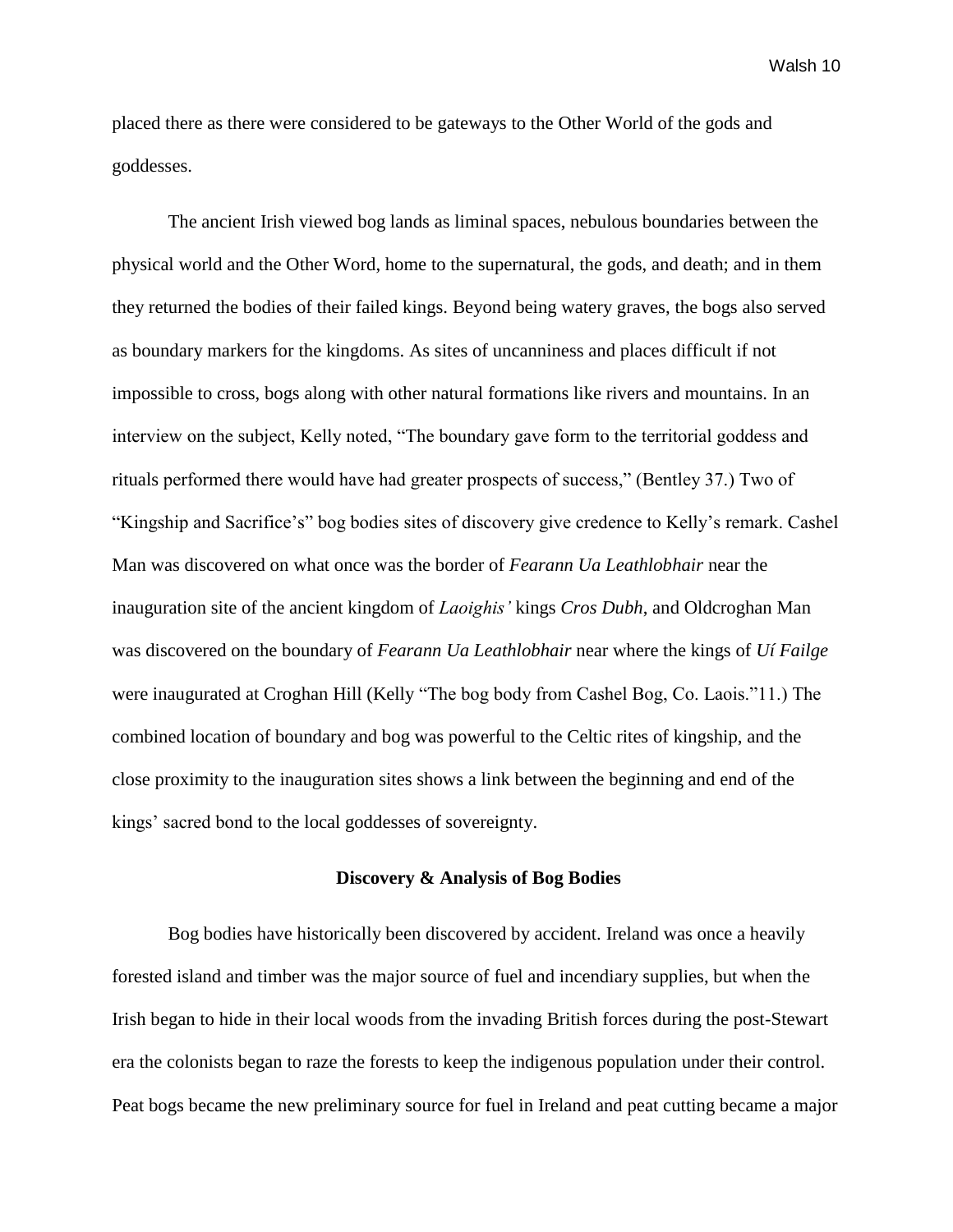industry for the next four hundred years (Bentley 35.) Peat cutting lead to the increased discovery of human remains, and added to the written historical record of such discoveries of which there have been over eighty since 1750. When industrial peat cutting under state company Bord na Móna<sup>2</sup> grew after WWII, and mechanization began to replace the local workers with handheld tools, more bog bodies and other archaeological objects began to be discovered, often in caught in the machine parts (Ó Floinn 95.)

When a bog body is discovered, such as in the case of Cashel Man found by Jason Phelan (a Bord na Móna worker) while using a milling machine in Cashel Bog in County Laois on August 10, 2011, a rigorous forensic analytical process begins (Kelly "The bog body from Cashel Bog, Co. Laois" 1.) First the local Gardaí is called in case the body is a missing person, as bogs have been used as sites to hide recent murders, such as from the  $20<sup>th</sup>$  century Northern Troubles (Giles 1-2.) Next forensic pathologists and the NMI Bog Body Research Team are called to determine the approximate age of the remains. If they are over one hundred years old, the jurisdiction over the remains falls to the NMI as the national conservator and repository of Irish archaeological artifacts, which includes bog bodies per the National Monuments Act ("NMI Human Remains Policy" 2.) Assistant Keeper of the Irish Antiquities Division, Isabella Mulhall, outlined the strategy that the Research team she leads adheres to when analyzing a new find:

- 1. They conduct non-destructive anatomical and pathological exams.
- 2. They do imaging with CD scans, MRIs, and FRX.

 $\overline{\phantom{a}}$ 

3. They take minute samples for radio carbon, paleo, and dermatological.

<sup>&</sup>lt;sup>2</sup> Bord na Móna is the largest peat fuel provider in Ireland and produces five million tonnes of peat a year (O'Sullivan 153.)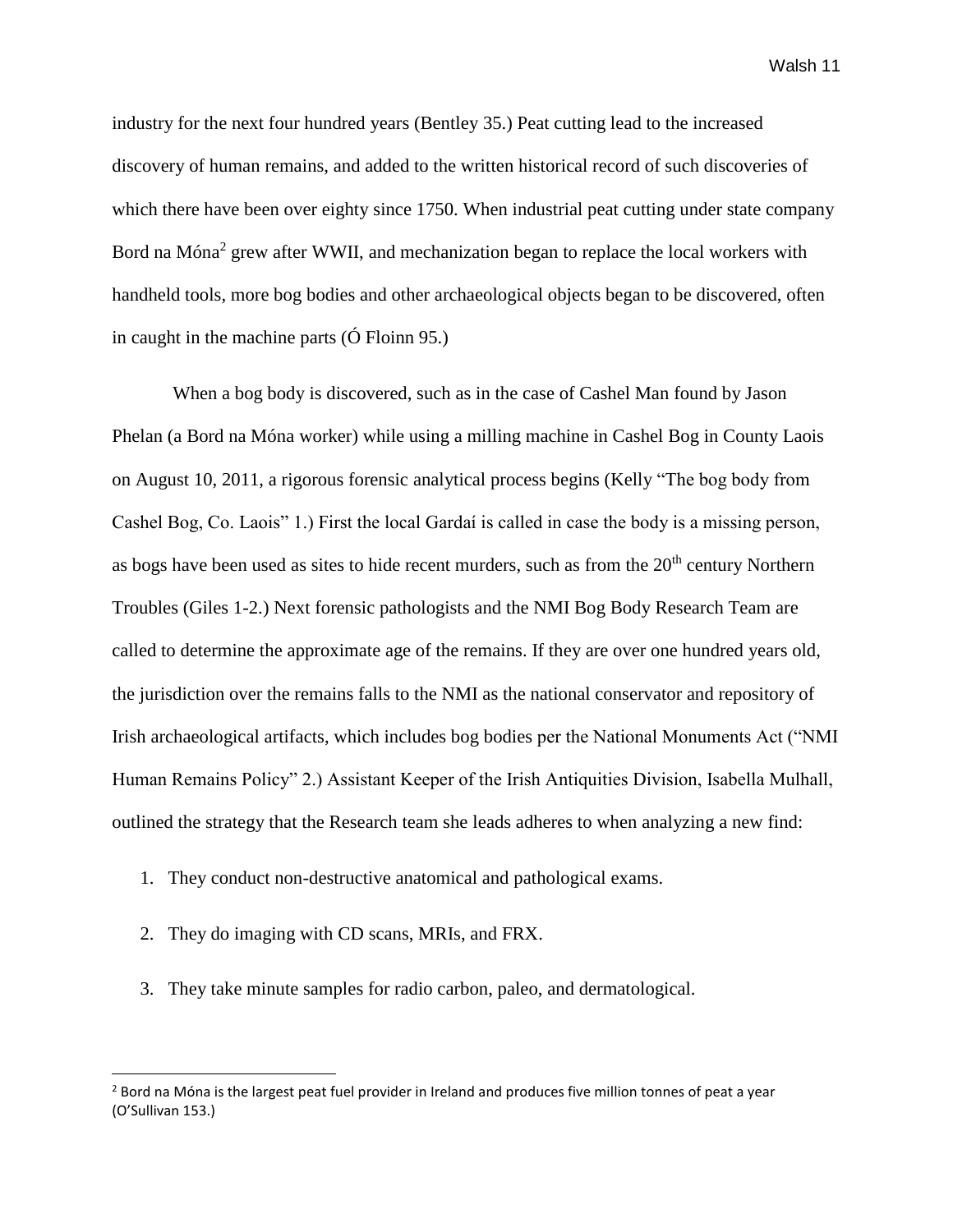4. They begin the conservation process for exhibition (Personal interview.)

An example of the process' results can be seen in the discoveries made from examining Cashel Man and the objects found with him. The NMI Conservation Laboratory discovered that his arm was broken before or recently after death, as was his spine, in two places. There were identifiable axe wounds on his back as well. The Laboratory also conducted radiocarbon dating for his body and the hazel stakes bordering it, with first being from approximately 2141-1960 BC and the second from approximately 2033- 1888 BC. This age range gave Cashel Man the unique distinction as being the oldest fleshed body found in Europe to date, and gave evidence through his death wounds, placement, and votive objects that Celtic kingship sacrifices dated back to the Bronze Age, a thousand and a half years earlier than previously thought (Kelly "The bog body from Cashel Bog, Co. Laois." 9-11.)

#### **Chapter Two - Rhetoric of the NMI**

The ethical framework of display for human remains begins in the internal institutional policies. There are rigorous guidelines for handling the research and potential exhibition of human remains. An internal aspect of such is NMI's "Human Remains Policy" which was officially adopted by their Management Committee in 2006, and it outlines their standards of care for the human remains in their keep. The Irish Antiquities Division holds the majority of the human remains, for archaeological, anthropological, medical research, and for display and knowledge creation. Ethical treatment is a core tenant of their practice, and to quote, "The National Museum of Ireland is committed to treating all human remains in the museum's collections with respect and with due regard for their dignity as human beings," and, "The NMI undertakes to display human remains respectfully and in a dignified manner with a view to communicating scientific and education information to the public." The Policy guidelines are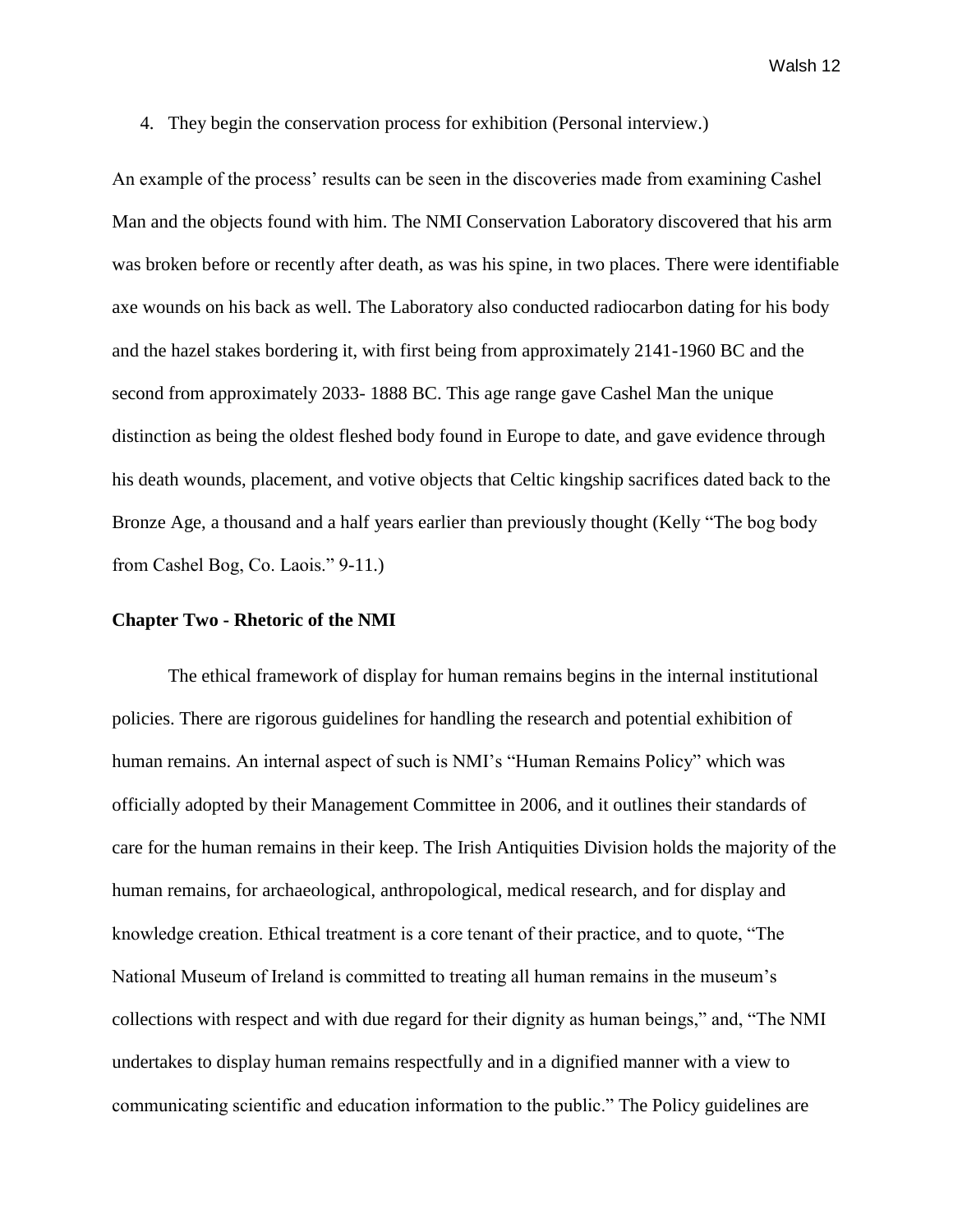rigidly adhered by institutional oversight through individual departments doing case by case considerations, consulting the local communities where the remains were found and taking their recommendations for reburial if given, and following international standards. The balance NMI tries to strike between dignified treatment and educational value is furthermore upheld by their adherence to international guidelines such as the European Conventions on the Protection of the Archaeological Heritage (Valletta Convention) and the UNESCO Convention on the Protection of the Underwater Cultural Heritage (1-3.)

The protocols, procedures, and institutional mandates of a museum shape its rhetorical effect as much as their exhibits do. Before an analysis of exhibit specific framework, a historical context of NMI as an institution is needed. The National Museum of Ireland began in 1890 when the Royal Irish Academy's Irish antiquities collection transferred to the new Dublin Museum of Science and Art which had been founded in 1877 under government act (Bourke xxvii.) In the following century, a distinct "Irish" identity began to form during 1910s and 1920s as the Republic gained sovereignty from Britain through the establishment of the Free State. As the four divisions of the NMI grew over the course of the  $20<sup>th</sup>$  century the legal protections of their collections expanded as well to fit the growing needs of the new nation. The National Monuments Act (NMA) was passed in 1930 and it defined what is and what is not under legal protection in Irish archives and museums, and it included human remains as archaeological objects under those protections ("National Museum of Ireland: Policy on Human Remains" 3.)

Institutional policies regarding the collection of archaeological objects include the "National Museum of Ireland: Acquisitions & Disposal Policy" which was adopted by the NMI on May 29, 2008. It states the institution's vision and mission, which are quoted in full below: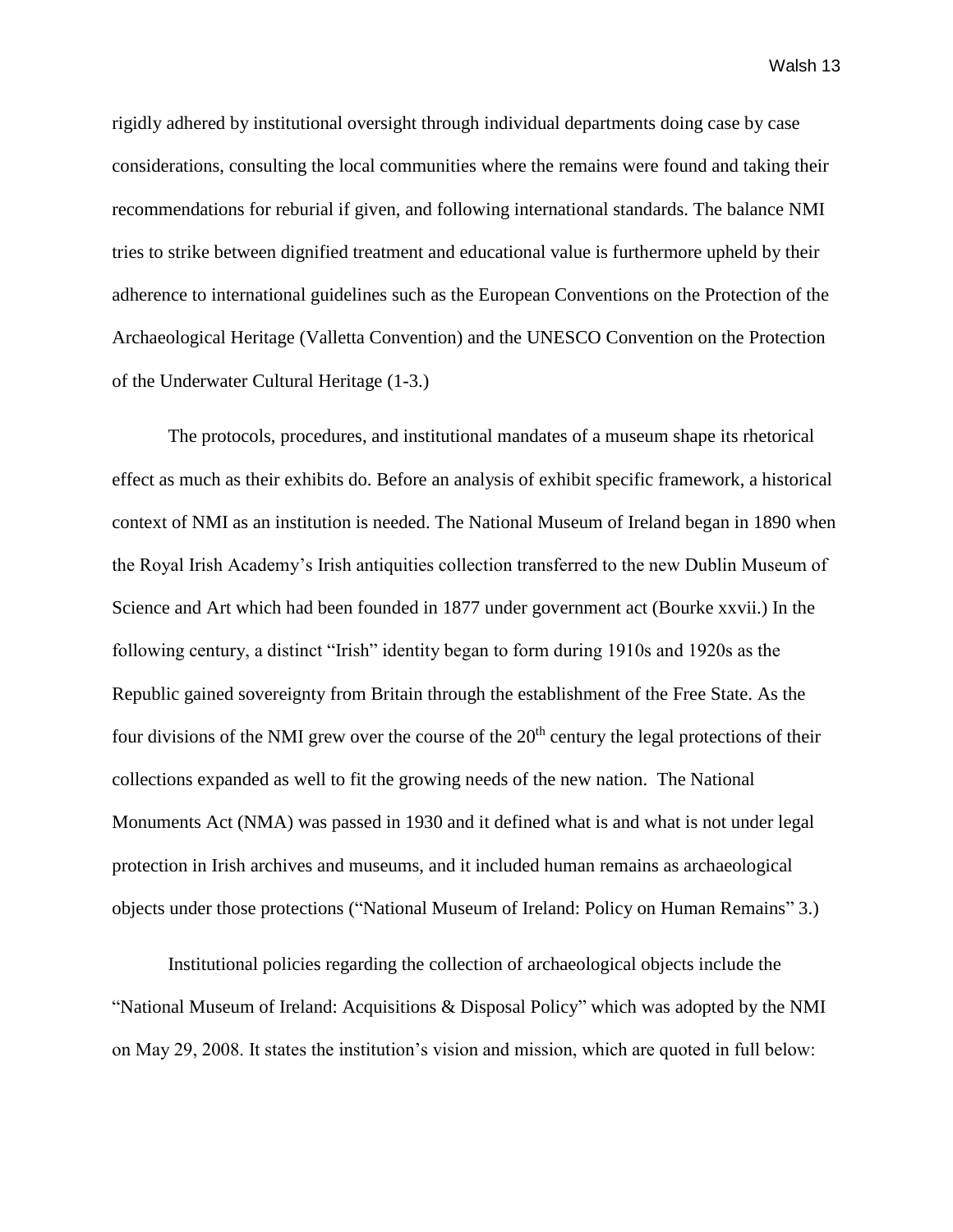"A world-class museum that promotes the widest understanding of Ireland's distinctive culture and place in the world."

"Collect, preserve and exhibit Ireland's portable material heritage. Promote the collections and make them accessible to audiences at home and abroad. Be an authoritative voice on Irish heritage and cultural issues. Take the lead in education, research, and scholarship on everything pertaining to the collections" (2.)

The document states that the collections, their preservation and exhibition, are the NMI's core purpose and that as a body they are guided by their vision and mission statements. The important roles of education and cultural heritage protection also guide how the museum acts as the national repository for over four million objects in its care. To preserve more aspects of cultural heritage, a 1994 Amendment to the NMA expanded the definition of an archaeological object,

"…any chattel whether in a manufactured or partly manufactured or an unmanufactured state which by reason of the archaeological interest attaching thereto or of its association with any Irish historical event or person has a value substantially greater than its intrinsic (including artistic) value, and the said expression includes ancient human, animal, or plant remains," (2-5.) Objects are then acquired if they fit under the following categories, "Be of national importance, have potential for display, be of research and educational use, and be an artifact which will fill a gap in the collection," (8.) Under these considerations, the specific curatorial department under analysis, the Irish Antiquities Division (IAD), can be examined as a sub-section of the larger institutional framework focusing on preservation, education, and research. The IAD has an estimated 1.65 million objects in its collections and reserves (5.) These objects are acquired by the department for their status as Irish or foreign archaeological objects. The Irish archaeological objects fall under a specific criteria as related to cultural heritage and research, "[as part of the]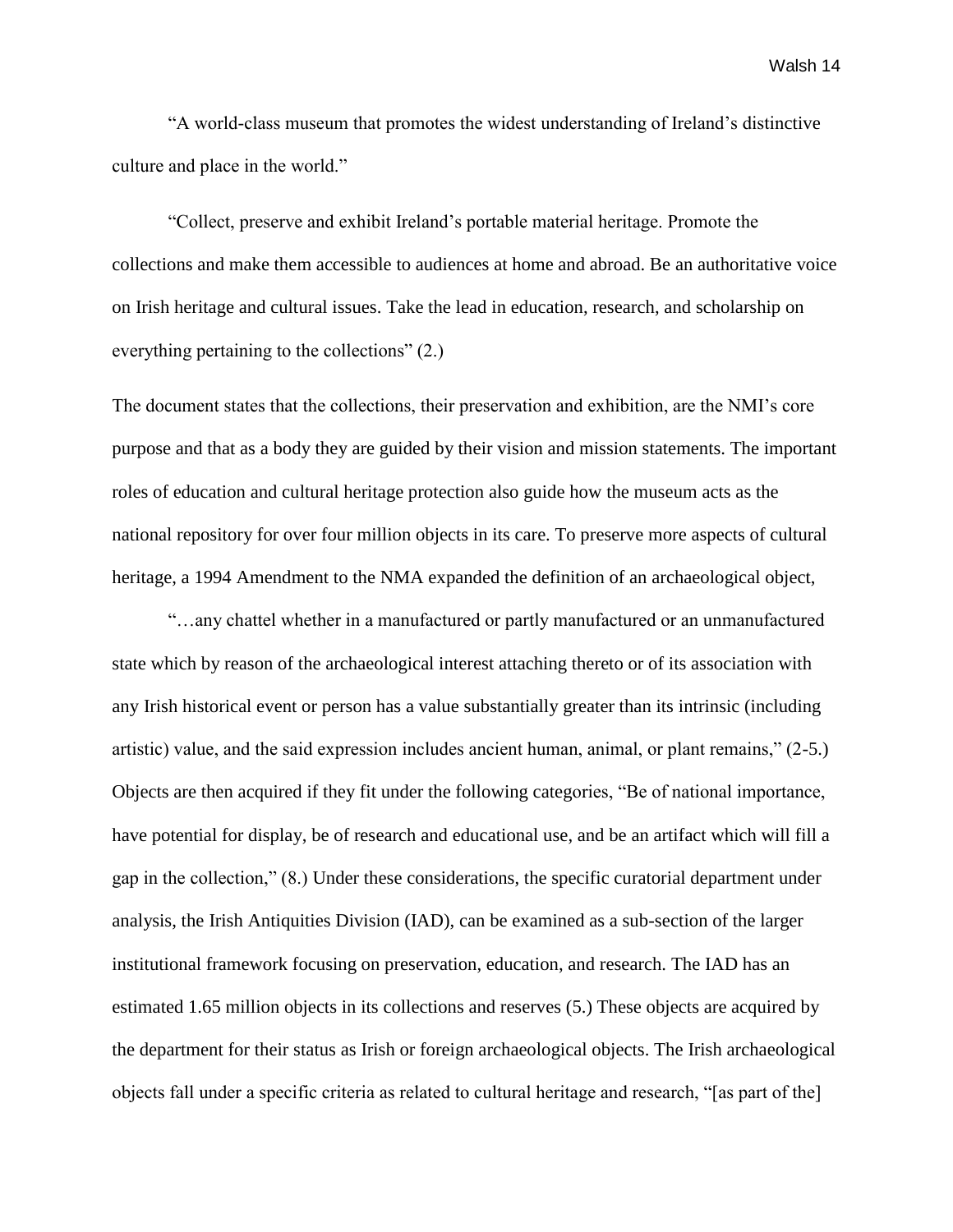development of Irish civilisation from prehistoric times until end of Middle Ages and beyond." In addition, to retain their institutional values on a global scale, the IAD maintains its collections and archives' significance in international standing by upholding their extent, diversity, and quality (21.) The specifics regarding the sub-genre of human remains as archaeological objects is a contested territory due to the ethical issues of display, but there are rigorous guidelines in place to ensure their treatment and their NMA protective status.

# **Chapter Three - An Overview of the Exhibit Space**

The "Kingship and Sacrifice" exhibit entrance branches off of the main Treasury, home to Ireland's *Ór*, which dominates the middle of the Kildaire street building. The exhibit sign is large and dark red, on a white wall, and has the title in raised and burnished golden letters, first in English and then in Irish Gaelic *Ŕiogacht & Íobart* with a horizontal slice of replica peat bog turf placed above it. To the left of the signage wall is another which has a panel introducing the exhibit's thesis of the kingship and sacrifice theories. The following exhibit room is broken up into three main sections: the introductory panels, the bog bodies' display chambers, and the exit conclusion.

The introductory panels begin to the left of the sign, and continue behind the entrance, with a map of Ireland and its barony boundary lines from the British occupation – which mirror in most cases Iron Age Celtic kingdom boundary lines upon which the bog bodies were placed. This section also begins a series of text and image panels from "The Annals of the Four Masters" from Medieval Ireland which chronicle pre-Christian Irish sovereignty rituals, rites, and rules. These panels provide contextual background information for the social and political world that the men who were once the bog bodies occupied thousands of years ago. This section also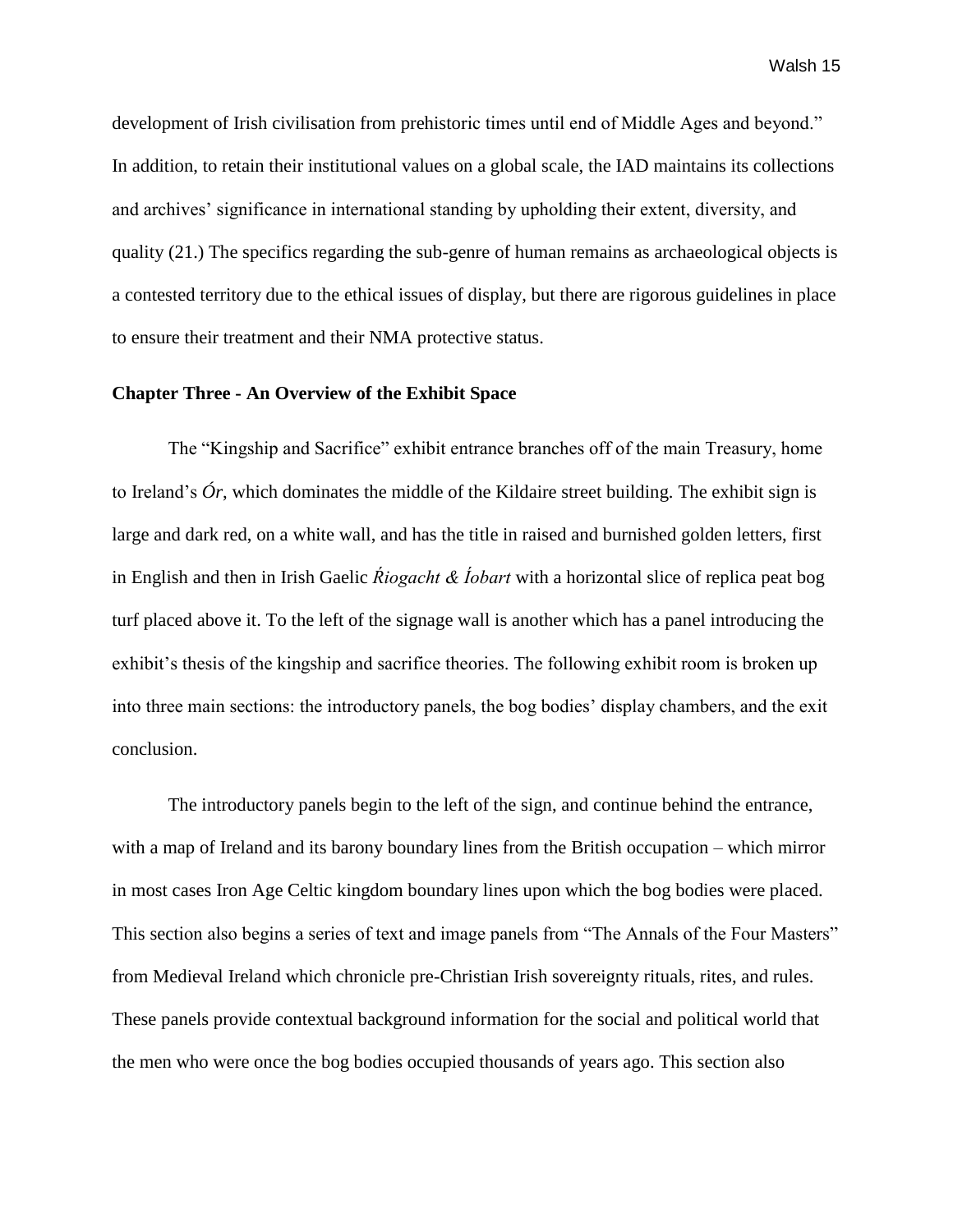includes panels which describe Irish peat bogs, their composition and importance, as well as panels which introduce the concepts of Celtic kingship and sacrifice.

The exhibit room is horizontal, and after the introductory section the main exhibit chambers are laid out across it in a right to left placement pattern. There are four display chambers with various extra informational material spread around them, including two interactive video modules in the center of the room which give short but in-depth coverage of the forensic analysis process which the NMI Bog Bodies Research Team and the Conservation Laboratory undertook to do radiocarbon dating, medical examinations, and paleo-dietary exams to analyze the contents of their stomachs. The touch-screen of the modules allow viewers to zoom in on the bodies' organs as the information is narrated. Other additional materials include a replica of one of the bog bodies' heads, an artist's interpretation based on the 3-D analysis of the skull, large photos of bog lands to give unaccustomed visitors a visual representation of the discovery sites, and display cases of the archaeological objects found in the bogs. The objects include feasting utensils such as goblets, votives of wooden figurines and containers of bog butter, and royal weapons and regalia – all related to kingship rites and duties. Next to each display case of the objects are descriptive labels, in addition to display panels continuing the Annals narrative.

Each of the display chamber is identical in form, a tall and wide white walled enclosure that wraps around itself like a snail shell to provide privacy for the final resting places of the bog bodies. Before entering the chamber visitors are invited to read the description of the bog body inside. A history of the rediscovery is given, as are the findings of the scientific analyses and the links to the kingship sacrifices. Notable is the use of Irish Gaelic in these and all written descriptions in the exhibit and in the museum as a whole as the standard practice is to first give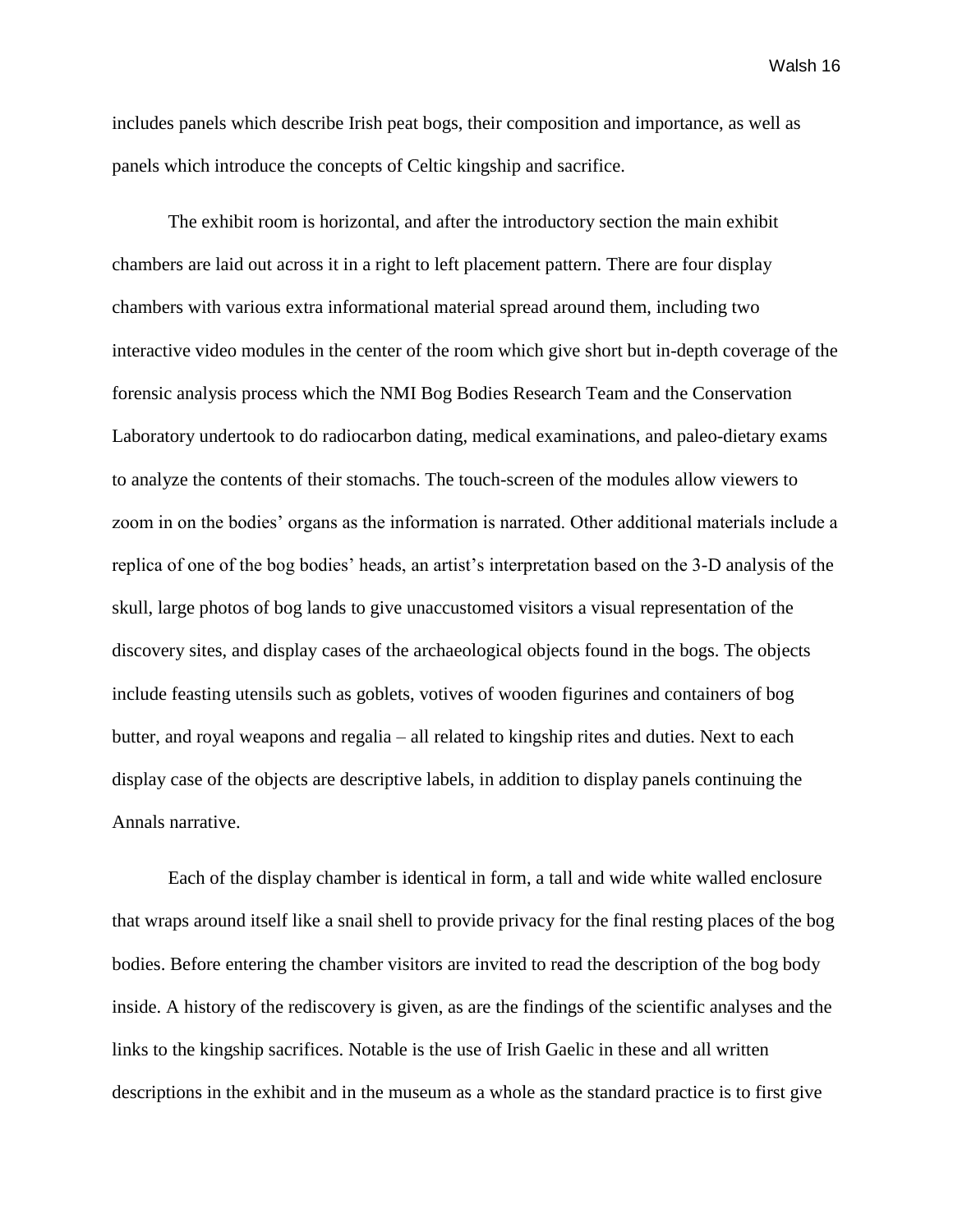the descriptions in Irish Gaelic and then in English as part of nationwide push to preserve the Irish Gaelic language. Then, below the written description is a sketch of the bog body inside the chamber as a visual component. The entrance is gently sloped and curls into the heart of the chamber, so that from the outside one cannot see in. The entrance also includes a sentinel replica of the oak figurines found as theorized votive offerings for the sovereignty goddess within the bogs. The insides of the chambers are sparse, with only the display case and a wooden bench for visitors to sit. The display case is in the heart of the chamber, tall enough so people can have a complete view of the body within it which rests in the center of the case, like a casket at a wake. The lighting within the chamber is dim but bright enough that all details of the body within the case can be seen. Other than the white walls of the chamber the color scheme is dark with dark wooden floors, polished brown benches, and green mats upon which the bodies rest. The color scheme of the entire exhibit is of dark red, browns, blacks and greens. They are meant to evoke the natural colors of the bog lands to further enhance the educational environment and to fully immerse the visitor in the world of the bog.

The conclusion to the exhibit is brief, occupying the exit corridor out of the room. It finished up the Annals narrative, and gives final words on the themes of kingship and sacrifice for the Celtic peoples. A global context is given with a brief overview of the expanded Northwestern European bog bodies' field, including the famous Tollund Man from Denmark pictured in a photograph.

### **Profiles of the Bog Bodies**

Gallagh Man was the first of the bog bodies on display to be discovered in. He was found in 1821 near Castleblakeney, Co. Galway, and was completely removed from the bog in 1829. Later analysis concluded that he had died between 470 and 120 B.C. He is almost completely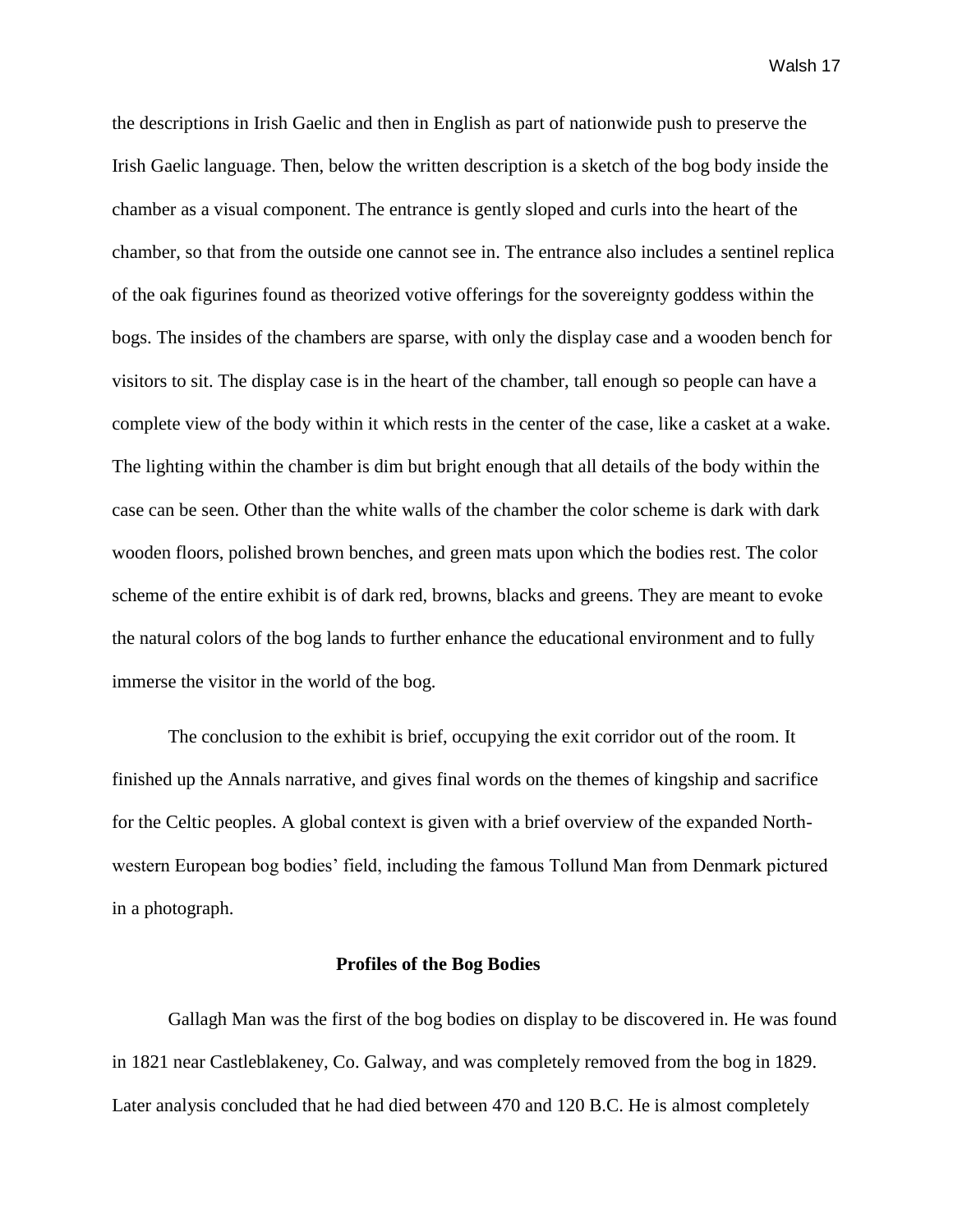intact unlike the other bodies and was found wearing a deerskin cloak tied with willow rods. Gallagh Man was the first of the four bodies to be displayed in NMI – Archaeology and was the cornerstone of the exhibition. Oldcroghan Man and Clonycaven Man were discovered within months of each other in 2003. Oldcroghan Man was found first at the edge of Croghan bog in Co. Offaly. Cashel Man is both the oldest European bog body to date and the latest to be found out of the four, dating back to Bronze Age Ireland and being found in 2011 ("Violence in the Bog.")

# **Chapter Four - Rhetoric in the Museum Space & Ethics of Display**

The bog bodies of "Kingship and Sacrifice" have no claims of ownership other than that of the state, so it is left to their cultural descendants to take care of them. As previously mentioned, the NMI seeks for the bog bodies to be able to provide a public form of education on the lives and beliefs of the Iron Age Celts, which is vital to preserving a culture whose traditions were orally carried, and can furthermore supplement a narrative which the NMI strives to uphold in all of its facets – a cohesive Irish identity unbounded by temporal or spatial restraints.

Fascination over the Celtic era is one of the largest facets of the modern Irish tourism industry, which fits within the ancient and proud mythology the nation sells to an international market. Celtic fascination carries over to the providers of the supply as well, but for reasons more complex than attracting tourists. The British controlled Ireland for centuries and the free state of the Republic of Ireland is just under one hundred years old. This colonial control was predicated upon erasing the indigenous Irish culture, the Gaelic order which had flourished in Ireland for thousands of years. The Irish Gaelic language, indigenous beliefs and practices, and the socio-political structures were all both eradicated and discriminated against under colonial rule. In response, the post-colonial cultural landscape of Ireland of the past century has been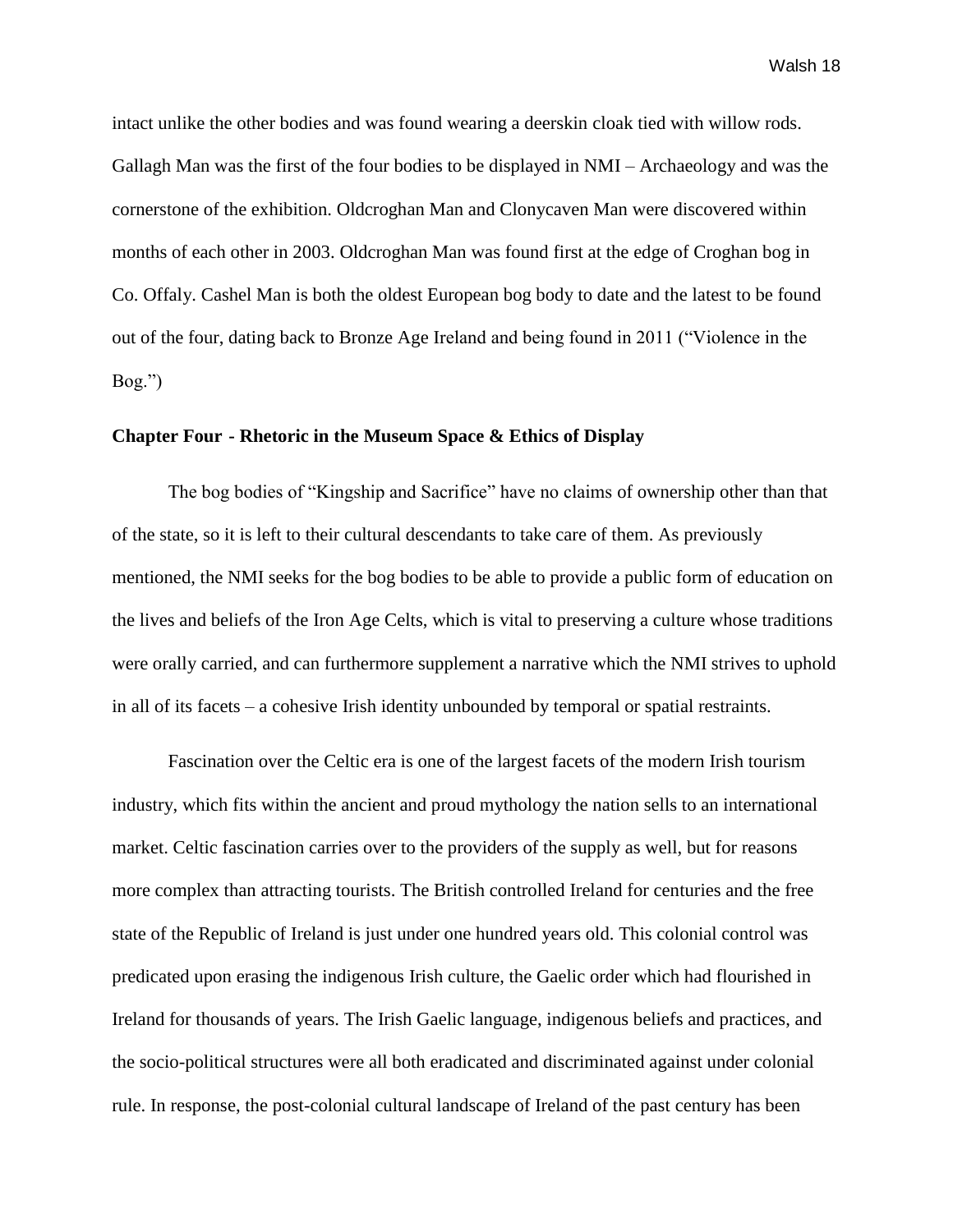shaped in part by a desire to reclaim suppressed heritage, and "Kingship and Sacrifice" is an extension of that.

According to rhetorical museology scholar M. Elizabeth Weiser in her book *Museum Rhetoric: Building Civic Identity in National Spaces*, "Successful museums embrace ambiguity, composing out of the communal imaginary a collective narrative with which, to remain relevant, they must invite individuals to engage," (19.) This is a useful lens through which the NMI exhibit can be viewed, specifically in how they frame the narrative of the Iron Age Celts as part of the continuous and collective narrative of Irish identity with which they want their visitors to engage. The NMI's curatorial intent falls in line with this concept as I learned from interviewing Isabella Mulhall. She emphasized a crucial component of how they engage individuals – the highlighting the bodies as physical touchstones to the past through an ethical framework of display. By identifying with the faces of their ancestors, Irish visitors can find civic engagement within the cultural heritage of the national identity.

The physicality of the bog bodies has an innate visceral effect on the viewer. The bogs' conditions have tanned their skin into a leather like consistency. Facial features are frozen in death masks. Hair is preserved as it was at the time of death, but changed to a burnished copper color through the same tanning process of the skin. In the case of "Kingship and Sacrifice," some of the bodies' death wounds are visible and can possibly be alarming. The bodies could be considered ghoulish for these reasons, but the curators actively avoid sensationalizing them as such by making them "digestible" to the public through a conscientiously respectful exhibition. In my interview with her, Mulhall commented on what draws visitors in to the exhibit – curiosity over human remains, and how she and her team worked to bring dignity to the display rather than enable the darker side of that curiosity. She emphasized how their curatorial and design work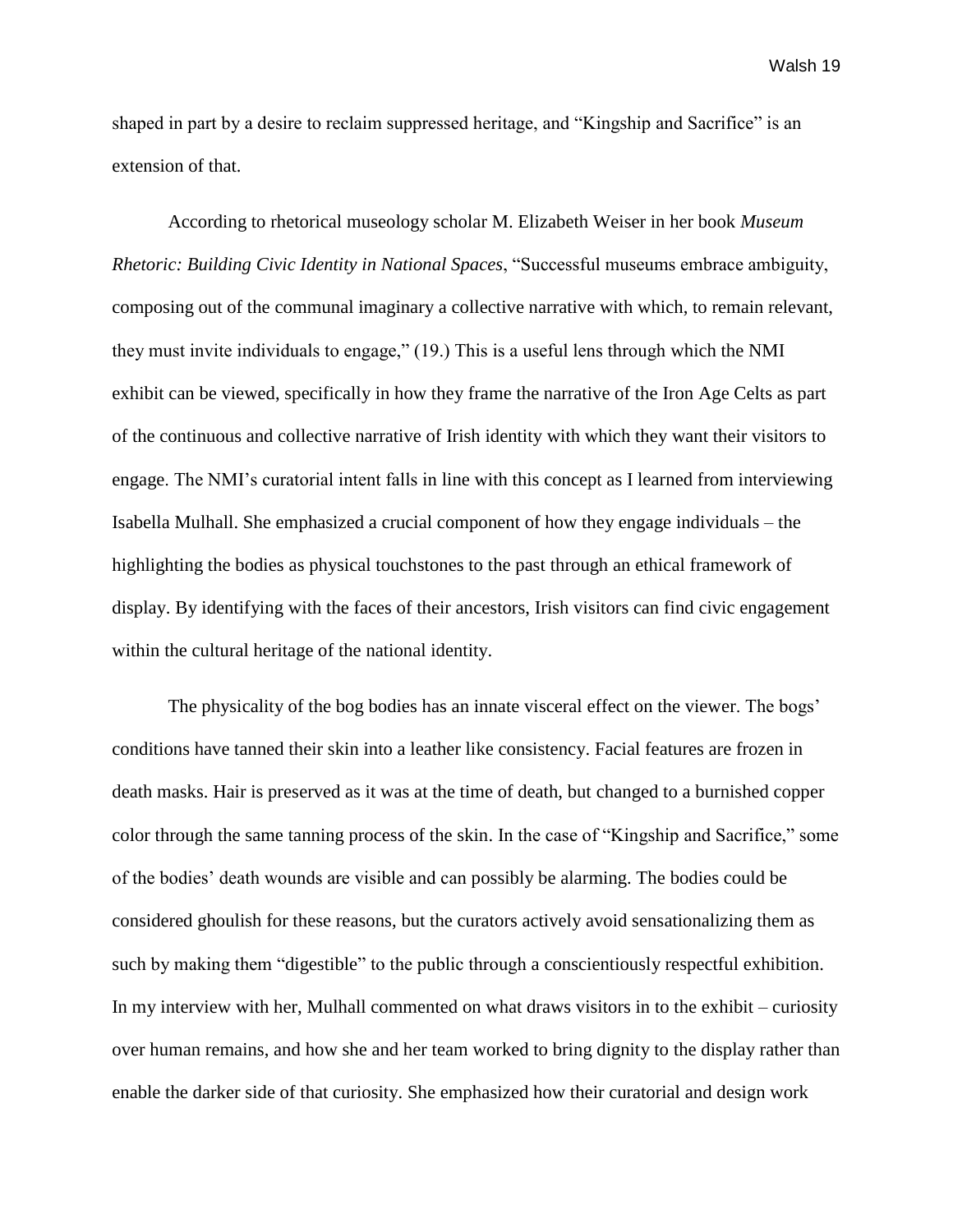was done with the intention of focusing on the humanity of the remains through an atmosphere of quiet reflection and conversation within the display chamber, while providing the contextual information in the exhibit hall outside to not intrude on the space for the bodies themselves. The design of the chambers was an important if not the most important aspect of creating the right atmosphere and ethical framework for the exhibit (Personal Interview.)

The inside of the display chambers is the locus of the exhibit's critical framework of ethical display, where multiple layers of interpretation coalesce to bring the past face to face with the present. Below is a diagram of the inside of a display chamber, and it numerically outlines the intersections of those layers within the physical space which correspond with the interpretative perspectives of the viewer/audience, the bog body and its display, and the physical space.

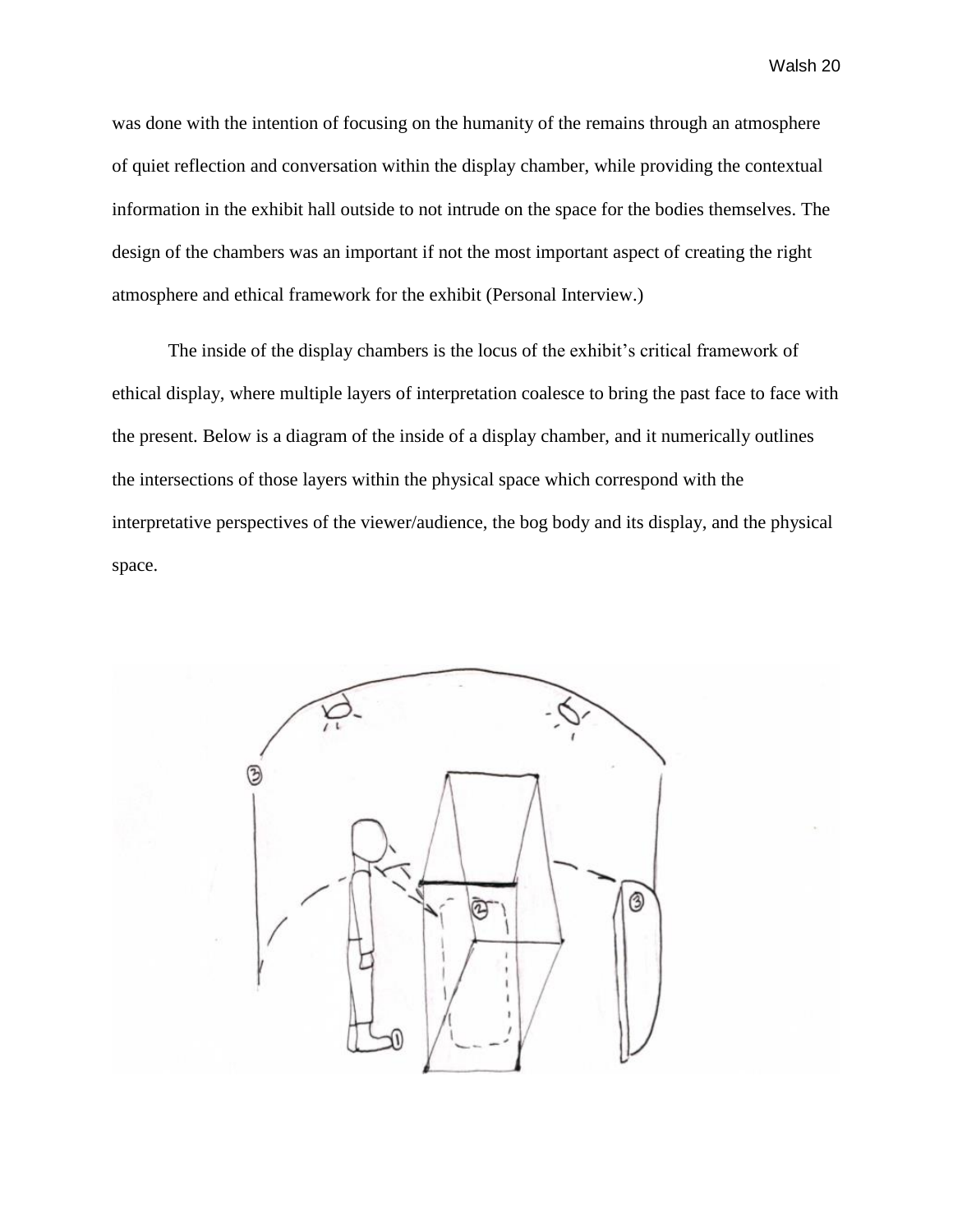### Fig. 1 *Display Chamber Diagram*

The layers of perspective and interpretation hinge upon the bog bodies themselves. The viewers (as represented in Fig.1's label one) come in with pre-conceived ideas about bog bodies and Celtic culture, which was anticipated by the curatorial staff. A vast array of diverse visitors engage with the exhibit, Mulhall said, and each one brings their own histories and ideas with them which create the lens through which they view the bog bodies on display (Personal interview.) My personal experiences as a visitor corroborate her words. When I first visited in March 2018, I viewed the bog bodies as extensions of my past interactions with Egyptian mummy displays; but upon my second visit in 2019, with better personal context for the exhibit and a research intent, I was able to analyze the ethical exhibit framework as a part of the bodies' continuing narrative. My first interpretation in 2018 built upon my past interactions with human remains on public display, while my second in 2019 combined my increased contextual knowledge of bog bodies with an analytical eye turned toward examining if the ethical framework contributes to a more nuanced audience engagement and interpretation of the bodies. The second visit allowed me to return to build upon the rudimentary layer of the narrative I was had encountered, and I engaged with the display not just as a researcher but also as a viewer who had built upon my previous knowledge to and made deeper connections to the narrative. These two visits were vastly different experiences due to my personal perspective, as intended by the designers and staff. The team's goal for visitor engagement was for them to leave with curiosity and questions, so that if they returned with additional information they could hone in what they had learned and experience the different levels of the viewing experience (Personal interview.)

Choice is integral to the level of audience engagement, and is left in the hands of the visitors. The subtle spiral entrance into the walled display chamber makes it so a visitor has to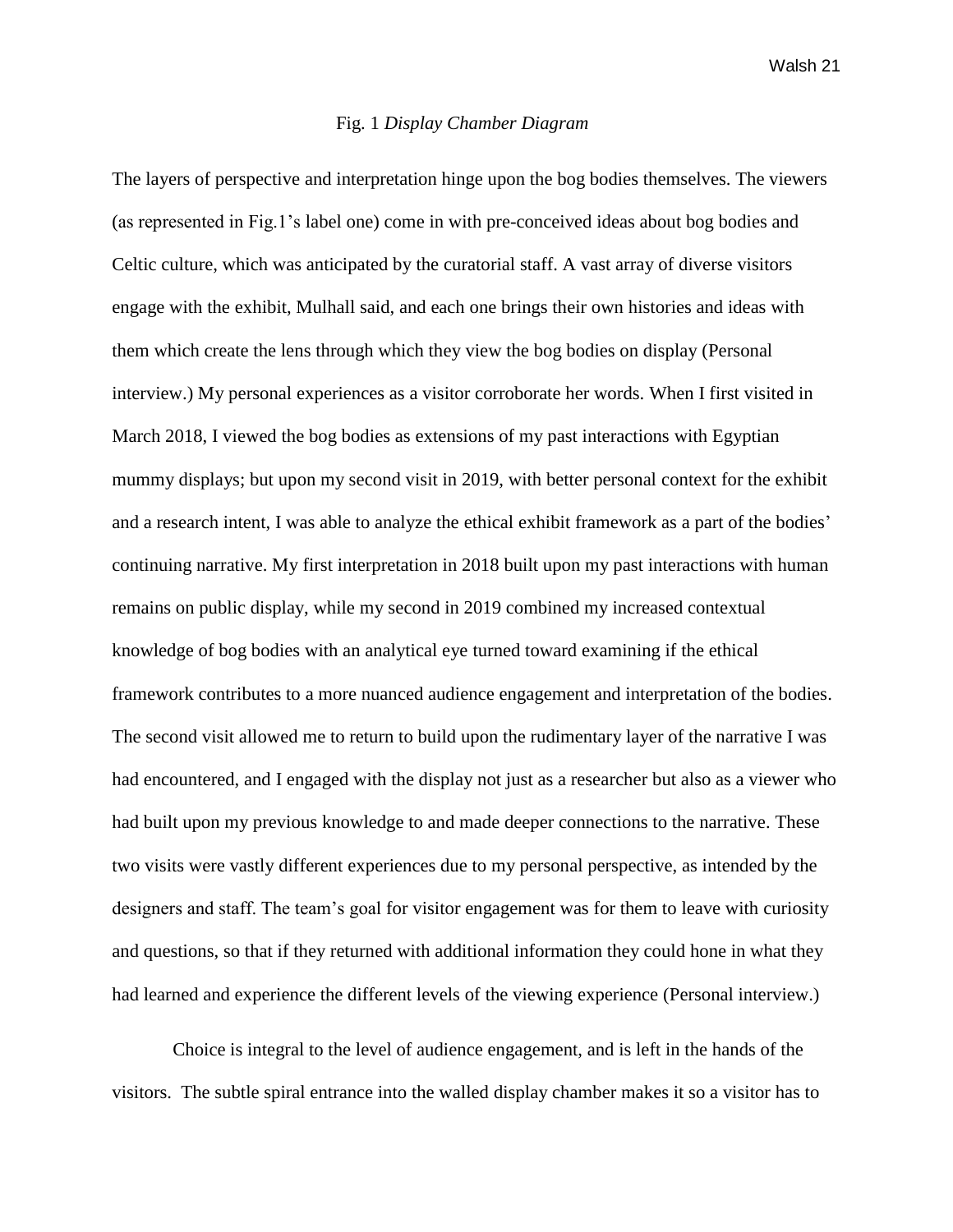choose whether they want to view the bog body inside or not. This choice ties into the physical nature of the bodies, and the staff created this enclosed space so that any exhibit visitor who is sensitive to such things can opt out of the experience (Personal interview.) The deliberate inclusion of choice extends into the chamber, which as previously mentioned was designed for respectful reflection. This is reflected in the interior of the chamber with its dim but visible lighting, white walls, dark earth tones, and faux wood paneling on the interior bench – all of which call to mind both a Catholic church and a Celtic burial mound, of which both a visitor can find objects and displays pertaining to both in the other halls of the building. The sacred undertones of two important pieces of Irish religious history contribute to the respectful nature of the space, but are subtle enough to perhaps only be noticed by visitors who have a past familiarity with both. The pre-knowledge and lived experiences affecting the visitor's perceptual experience as a moving body within the space ties into the aspects of the physical design as exemplified in label number three of Fig. 1.

The bog bodies themselves, centered in the glass display cases between the chamber openings and the benches, are of course at the heart of the exhibit - and they speak for themselves, through the translation of the curatorial interpreters. In promotional remarks upon the opening of the exhibit in 2006, the state Minister for Arts John O'Donoghue said that "Kingship and Sacrifice" will "enable the public to literally come face-to-face with their ancestors," and in addition he echoed the most common descriptor of the bog bodies as being "ambassadors of the past" (Ahlstrom.) The ability to gaze upon the impeccably and naturally preserved human bodies of people who lived thousands of years before us can be a revelatory action, but without the knowledge of where they came from, how old they are, how they lived, and how they died, it is easy to reduce the bodies to pure spectacle. The spectacle is denied here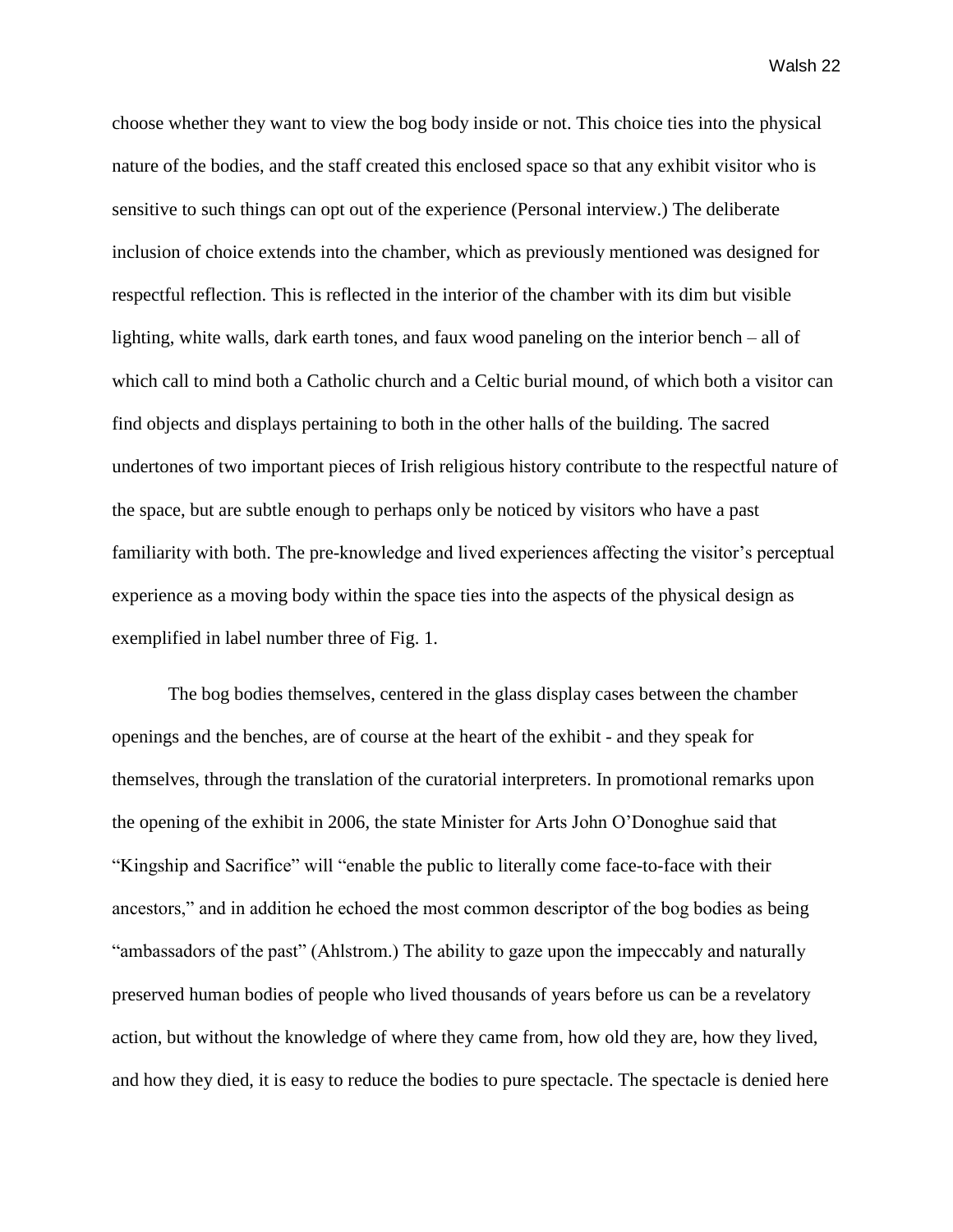as the ethical framework of displaying human remains is upheld through the careful interpretation of the bodies' histories into understandable voices rising up from the past. By couching the display chambers in a hall of contextual information, the staff adds an extra dimension to their intent of viewer choice leading the audience experience. The display panels and various other informational interpretation relating to the bog bodies' histories, discoveries, and scientific analyses provide the narrative voice for the remains, but the visitor must choose to read and engage with the materials before entering the chamber to fully comprehend the revelatory nature of being face to face with an ancestor. There is the possibility that the visitor makes the choice to not engage at a meaningful level with the exhibit, which gives the meaningmaking process some ambiguity despite the intense contextual interpretation available. By choosing not to engage and comprehend, the visitor would be side-stepping the narrative process laid out in the curatorial work, which does not diminish it's ethical importance, but merely the experience of the viewer who made this choice. The earlier diagram expresses the full and ideal comprehensive experience in the dotted lines connecting labeled figure one (the viewer) and three (the bog body and display.) The constructed environment represented in the diagram is rhetorical in nature and as such centers around a purposeful message which is intended to persuade the viewer of a connection between them and the bog bodies as parts of the same Irish narrative of community, sovereignty, and sacred history (Weiser 29.)

# **The Limitations of the Exhibit**

The exhibit has a single perspective in Kelly's boundary based theory of kingship and sacrifice. As the foremost scholar in the field of Irish bog bodies, there is not much published research to dispute his claims of these particular bog bodies being royal sacrificial victims. His theory rests upon the claim that the bodies were discovered on Iron Age boundary lines, which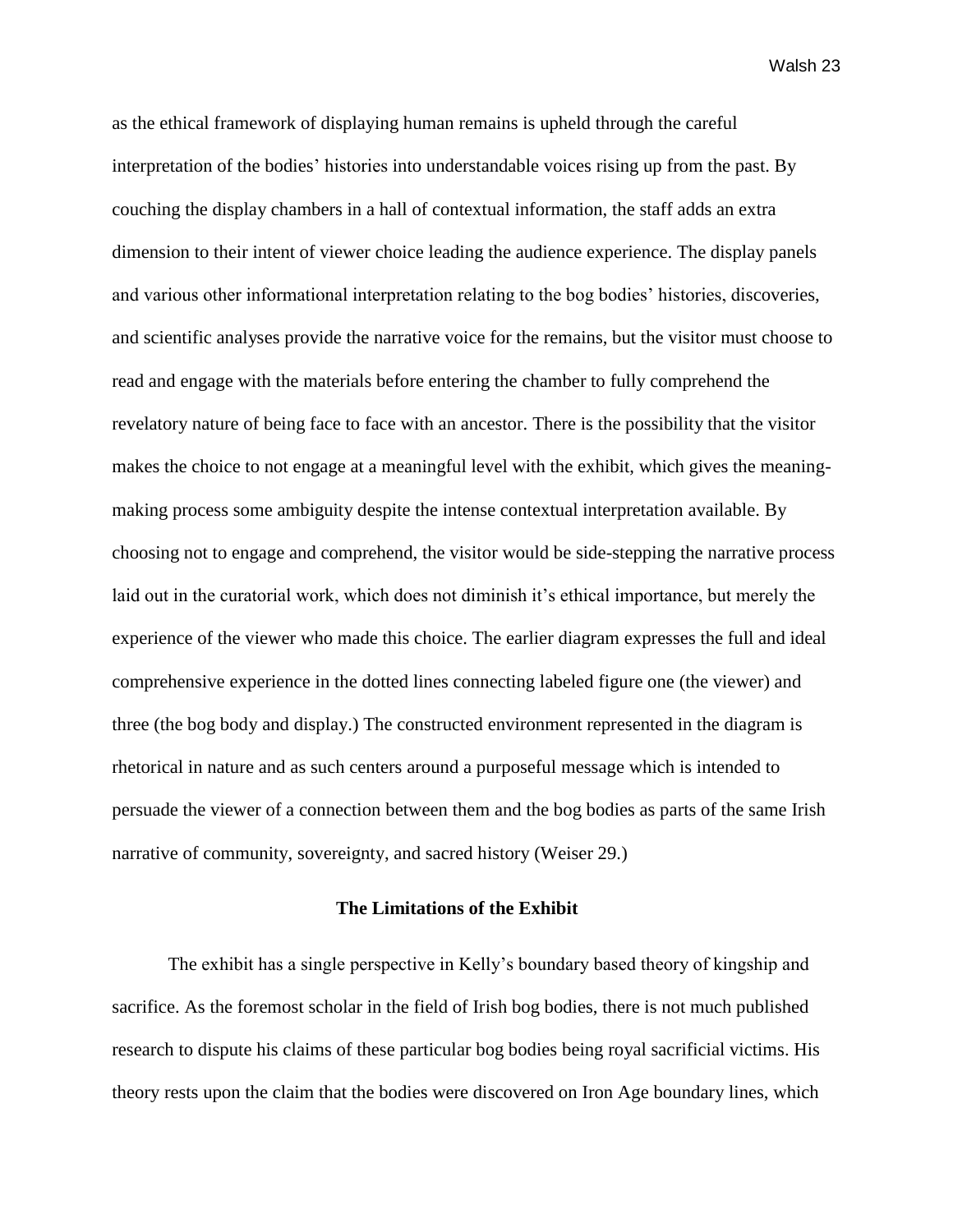would confirm the sacrificial intent of giving the disposed of kings to the sovereignty goddesses in their liminal territories of the boundary demarcations. Melanie Giles, a researcher from the University of Manchester, argues that Kelly's theory rests too much upon the assumption that the majority of medieval era Irish boundaries were based upon more ancient Celtic ones. The introduction to the museum exhibit includes maps of medieval barony boundaries which Kelly claims are continuous of Iron Age ones. Giles posits that the medieval boundary lines are simply geographical coincidence since many Irish boundaries have been traced using the "character of the landscape," i.e. natural landmarks such as bogs or other bodies of water, and that ultimately Kelly's theory needs more concrete evidence due to that fact (29.) Giles' critique is a needed perspective to Kelly's theory. As the source material for the entire exhibit, it is vital for a critical analysis to re-examine the theory and the bog bodies' place within it as evidence. The bog bodies were chosen for the display for their alleged boundary placements more so than their death wounds and votive objects, of which there are dozens of a similar nature, so it is necessary as an engaged viewer to take into consideration that it is possible that the bog bodies' narratives are being misrepresented. The critical limitations of the exhibit shine through here given that its sole purpose is to uphold Kelly's theory; and given that ethical display of human remains the NMI tries to uphold is based upon correct representation it is a possibility that there is a complication to the ethics of the situation if the misrepresentation is eventually confirmed, but as it is with no in-depth competing theories on the bog bodies Giles' critique is a critical footnote to the evaluation.

# **Conclusion**

The essence of "Kingship and Sacrifice" is of emphatic connection, between the past and present, the foreign and the familiar, and the living and dead. It exists and is supported by the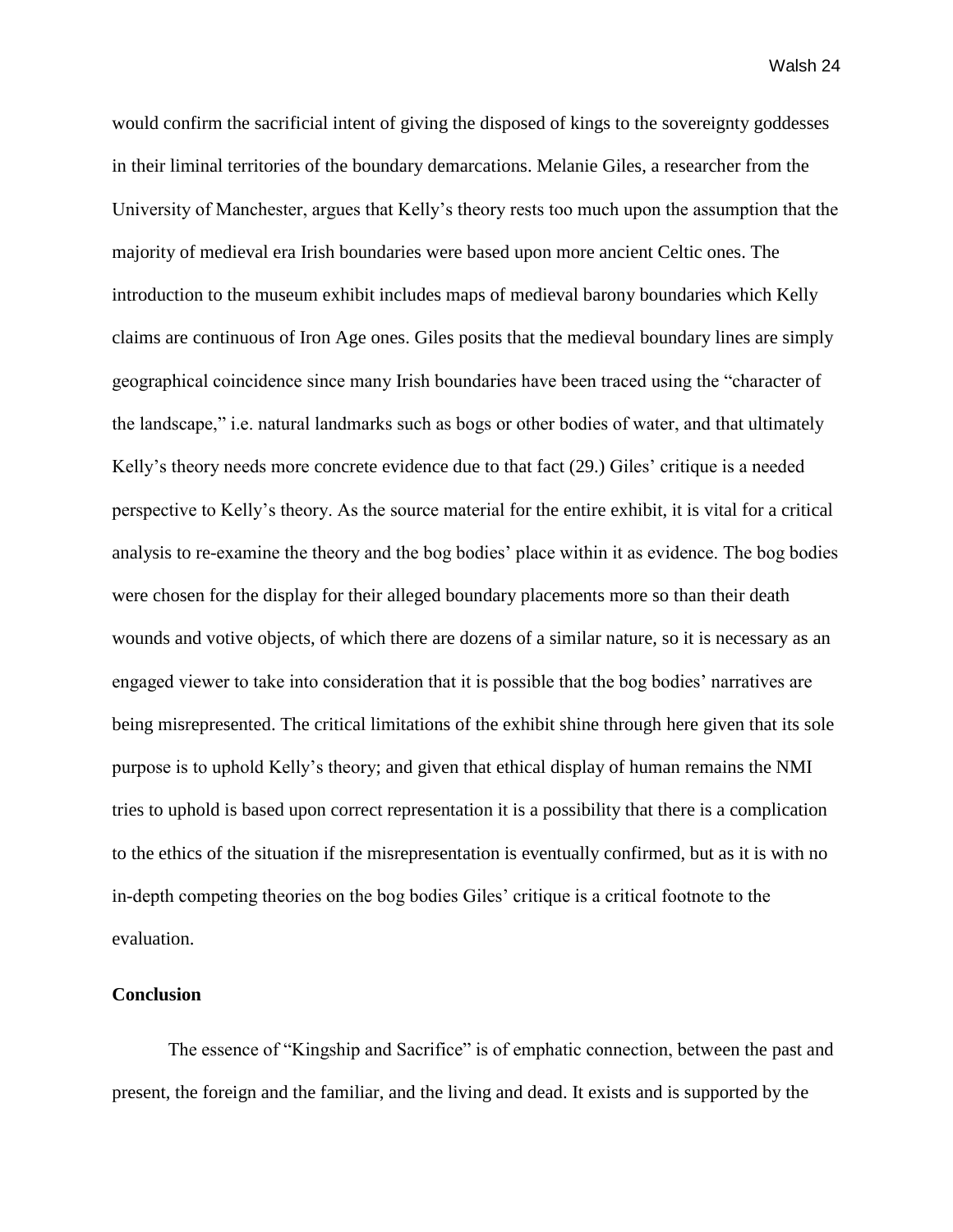conscious choice of the curatorial staff to present the bog bodies not as spectacles, but rather common cultural ancestors. The framework of ethical display is present through the physical design of the display chambers, the exhibit hall, and the aesthetic choices. It is present in the written and visual interpretations and histories. It is present in the audience engagement as both visitors and descendants of the culture on display. There are complications due to the lack of voices in the field of Irish bog bodies, but it does not detract from the work of the rhetorical frame nor does it impede upon the audience engagement.

Ancient human remains do not have many rights. They have protections as archaeological objects or remnants of past life, but rarely are the perspectives of the people who they once were taken into complete and distinct primacy when exhibits are designed around them. Even NMI and "Kingship and Sacrifice" do not follow this to that extreme. Instead the curatorial staff reinterprets their lives and deaths for a modern audience and creates a narrative out of their murders to tie them to the foreign nature of the future. These are your ancestors, the exhibit emphasizes, these are their faces, and these are their bones. They look at you not from the fog of the past, but from behind glass, right in front of you. This reality, even more so than their preserved qualities, is visceral and immediate. It jars the senses and reminds the viewers of their place within the collective narrative that is Irish history. They see a body not unlike their own, from a land that is their own. These qualities are presented not to shock, but to create connection. The Bog Body Research Team and the IAD curatorial staff created this connection out of the untranslated silence that the bodies when left alone create, because within it the past and present coalesce for a future of the collective and the individual narratives of the Irish identity.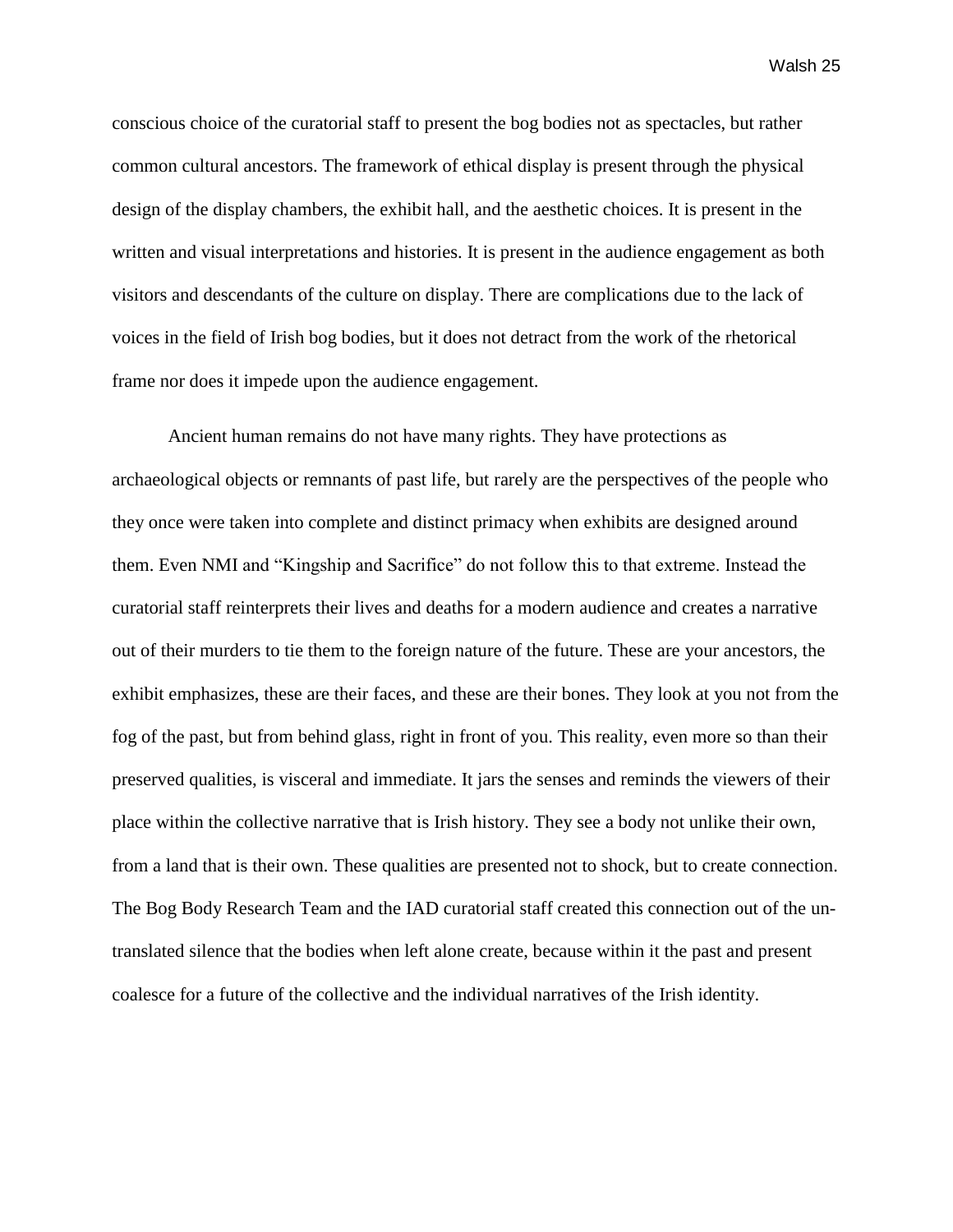# **Bibliography**

- Ahlstrom, Dick. "'Kingship & Sacrifice' exhibition opens." *The Irish Times*, 21 June 2006.
- Bentley, Diana. Interview with Eamonn P. Kelly "The Dark Secrets of the Bog Bodies." *Minerva: The International Review of Ancient Art & Archaeology*, 2015, pp. 34-37.
- Bourke, Marie. *The Story of Irish Museums 1790-2000 – Culture, Identity, and Education*. Cork University Press: 2011.
- Giles, Melanie. "Bog Bodies: Representing the Dead." Respect for Ancient British Human Remains: Philosophy and Practice, 17 November 2006, Manchester Museum, Manchester, U.K. Paper presentation.
- Gladwin, Derek. *Contentious Terrains: Boglands in the Irish Postcolonial Gothic*. Cork University Press: 2016.
- Kelly, Eamonn P. "The bog body from Cashel Bog, Co. Laois." *Ossory, Laois, and Leinster*, vol. 5, 2012, pp. 1-18.

---"The Bog Bodies Project: Latest Research." Science Week Ireland, 9-16 November 2017, National Museum of Ireland, Dublin, Ireland. Presentation.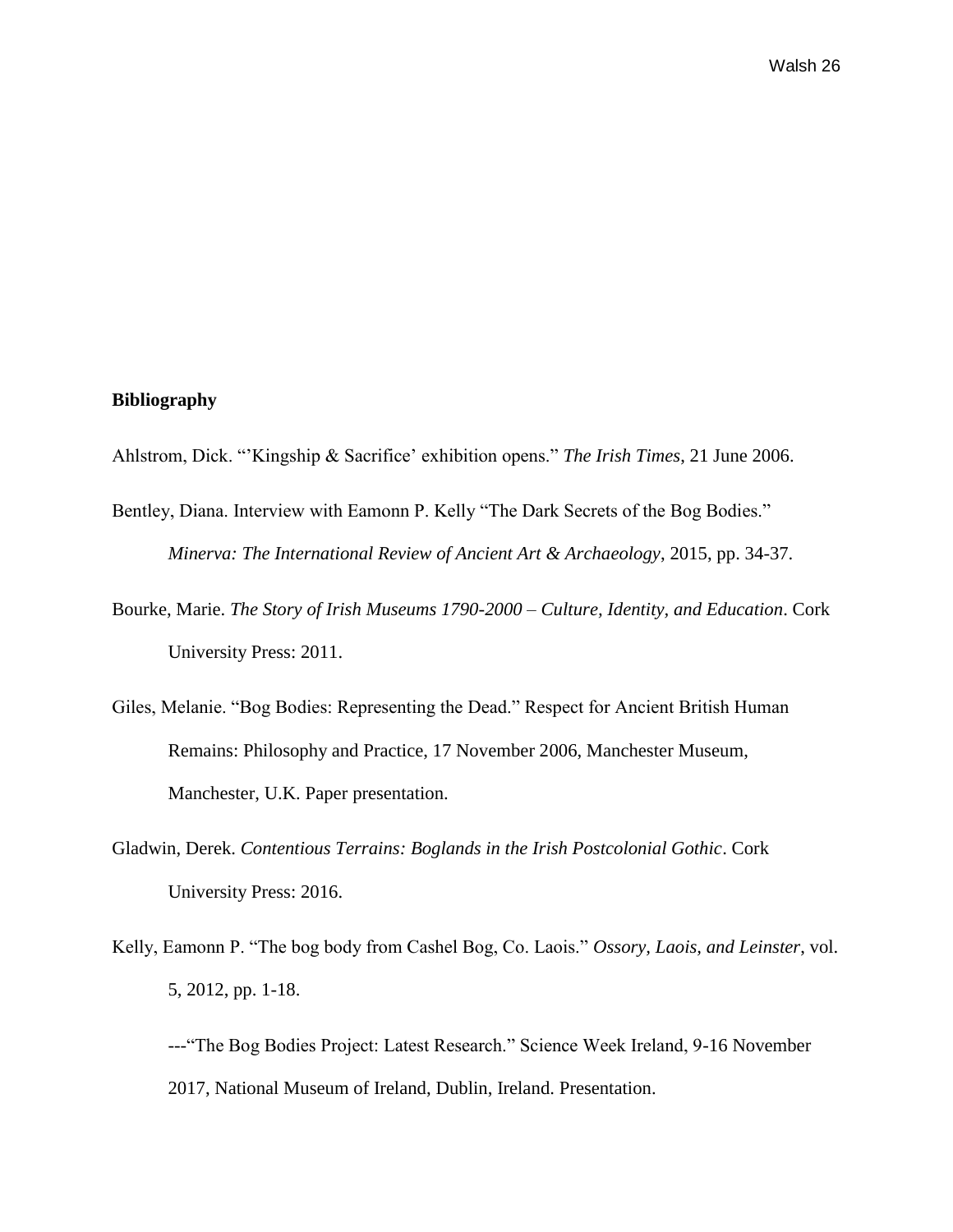Kelly, Eamonn P. "The Cruel Goddess: Death on the Boundary." *Secrets of the Irish Landscape*, edited by M. Jebb & C. Crowley, RTE & Cork University Press, 2013, pp. 132-137.

*Kingship and Sacrifice*. National Museum of Ireland – Archaeology, Dublin, Ireland.

- Levin, Amy K. "Irish Museums and the Rhetoric of Nation." *The Journal of the Midwest Modern Language Association*, vol. 3, no. 2, 2005, pp. 78-92.
- Mark-FitzGerald, Emily. "Known unknowns: research on Irish museums since 2008." *Cultural Trends*, vol. 26, no. 3, 2017, pp. 195-215.
- Meredith, Dianne. "Hazards in the Bog: Real and Imagined." *Geographical Review*, vol. 92, no. 3, 2002, pp. 319-332.
- Mulhall, Isabella. Personal interview. 15 March, 2019.
- National Museum of Ireland. "Human Remains Policy." Web, 27 July 2006, pp.1-3.
	- --- "National Museum of Ireland Acquisitions & Disposals Policy." Print, 29 May 2008, pp. 1- 21.
- Ó Floinn, Raghnall. "Irish Bog Bodies." *Archaeology Ireland*, vol. 2, no. 3, 1988, pp. 94-97.
- O'Sullivan, Aidan. "Exploring past people's interactions with wetland environments in Ireland." *Proceedings of the Royal Irish Academy: Archaeology, Culture, History, Literature*, vol. 107, 2007, pp. 147-203.
- Sanders, Karin. *Bodies in the Bog and the Archeological Imagination*. University of Chicago Press: 2009.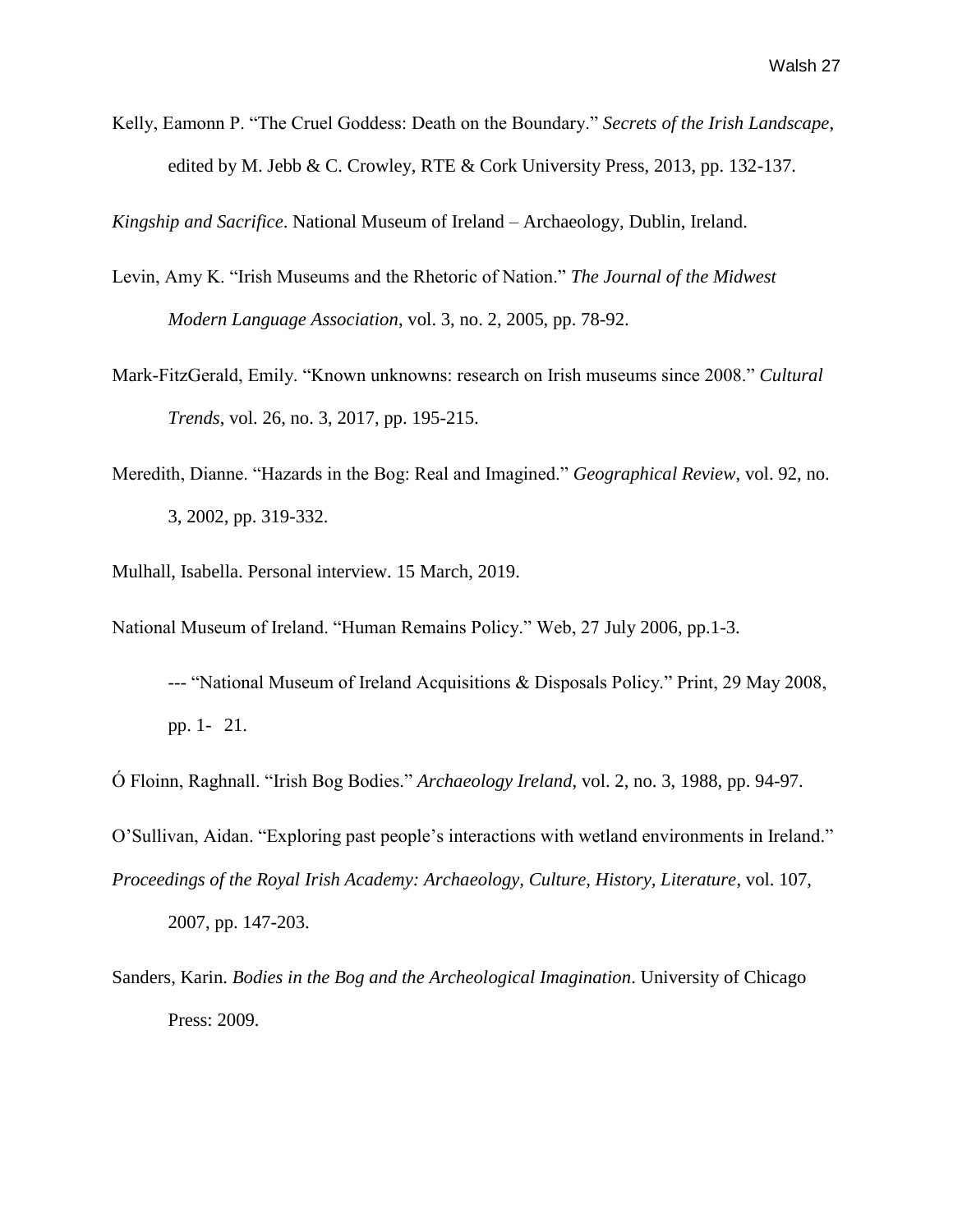"Violence in the Bogs." *Archaeology: A publication of the Archaeological Institute of America,*

1997, https://archive.archaeology.org/online/features/bog/violence3.html

Weiser, Elizabeth M. *Museum Rhetoric: Building Civic Identity in National Spaces*. The

Pennsylvania State University Press, 2017.

# **Appendix A – Research Poster**

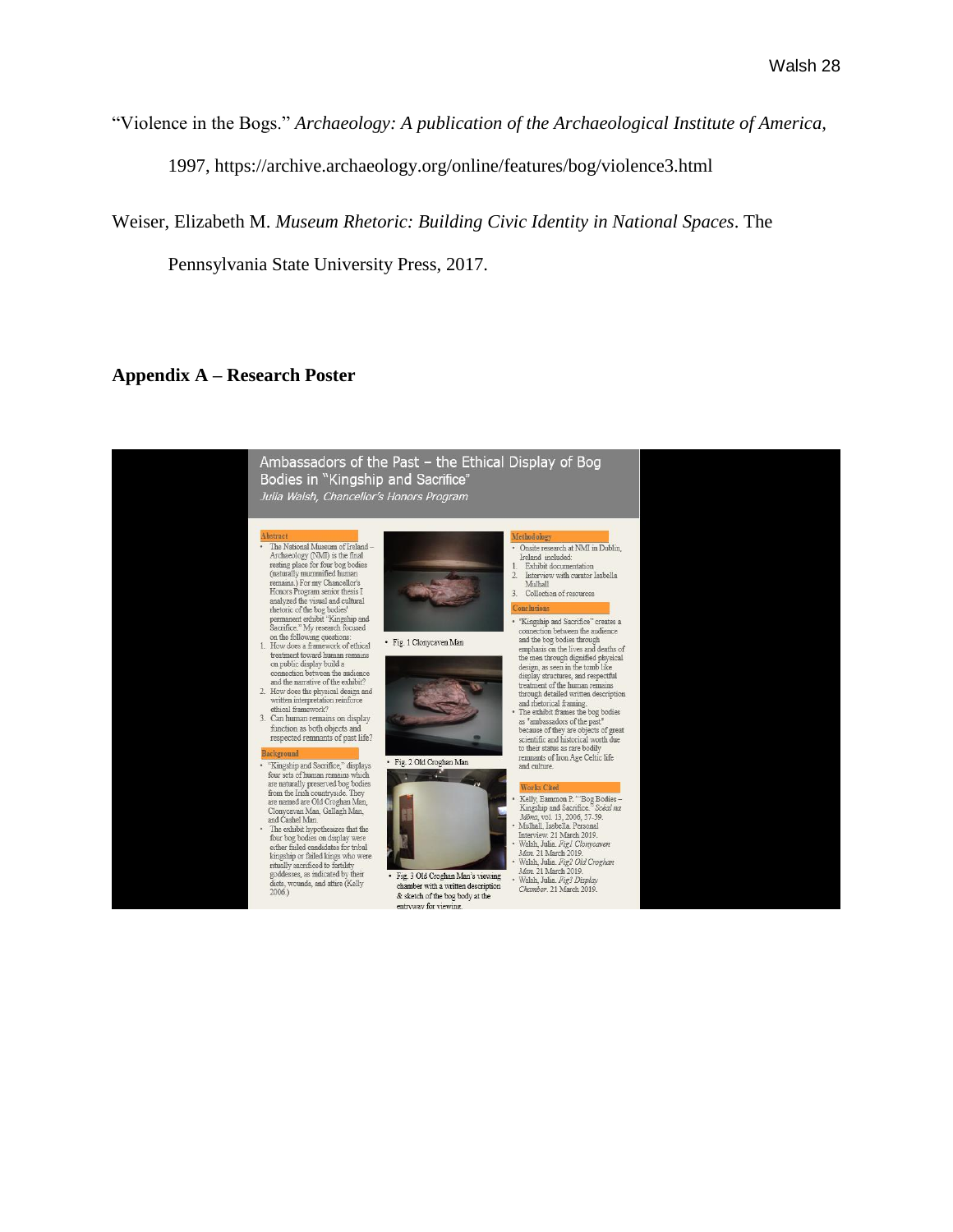#### **Appendix B – Isabella Mulhall Interview Questions**

- 1. What is your role with The National Museum of Ireland Archaeology and the NMI Bog Bodies Research Project, and how did it begin?
- 2. What, in your background (educational, professional, or biographical), prepared you for and/ or complements the requirements of your present position here, and your work on the bog bodies research project and exhibit?
- 3. How would you describe the inception of the exhibit and its initial goals?
- 4. For whom was the exhibit originally designed? Who, in your observation, are the kinds of visitors who come here now? Has that changed since the opening of the exhibit?
- 5. How would you, in your experience here, describe the function of the exhibit for those visitors, at first and then now? How are those tied to past and present institutional goals?
- 6. Specifically, how and why was the current exhibit created and constructed as it is? In what ways has it changed since the opening?
- 7. How would you place the exhibit within the larger framework narratives of the NMI-Archaeology and the institution as a whole?
- 8. How did you and your team approach ethically framing the display of human remains in the exhibit? What role, if any, do you believe that the bog bodies lack of discernable ancestral claim has on their place as objects on display?